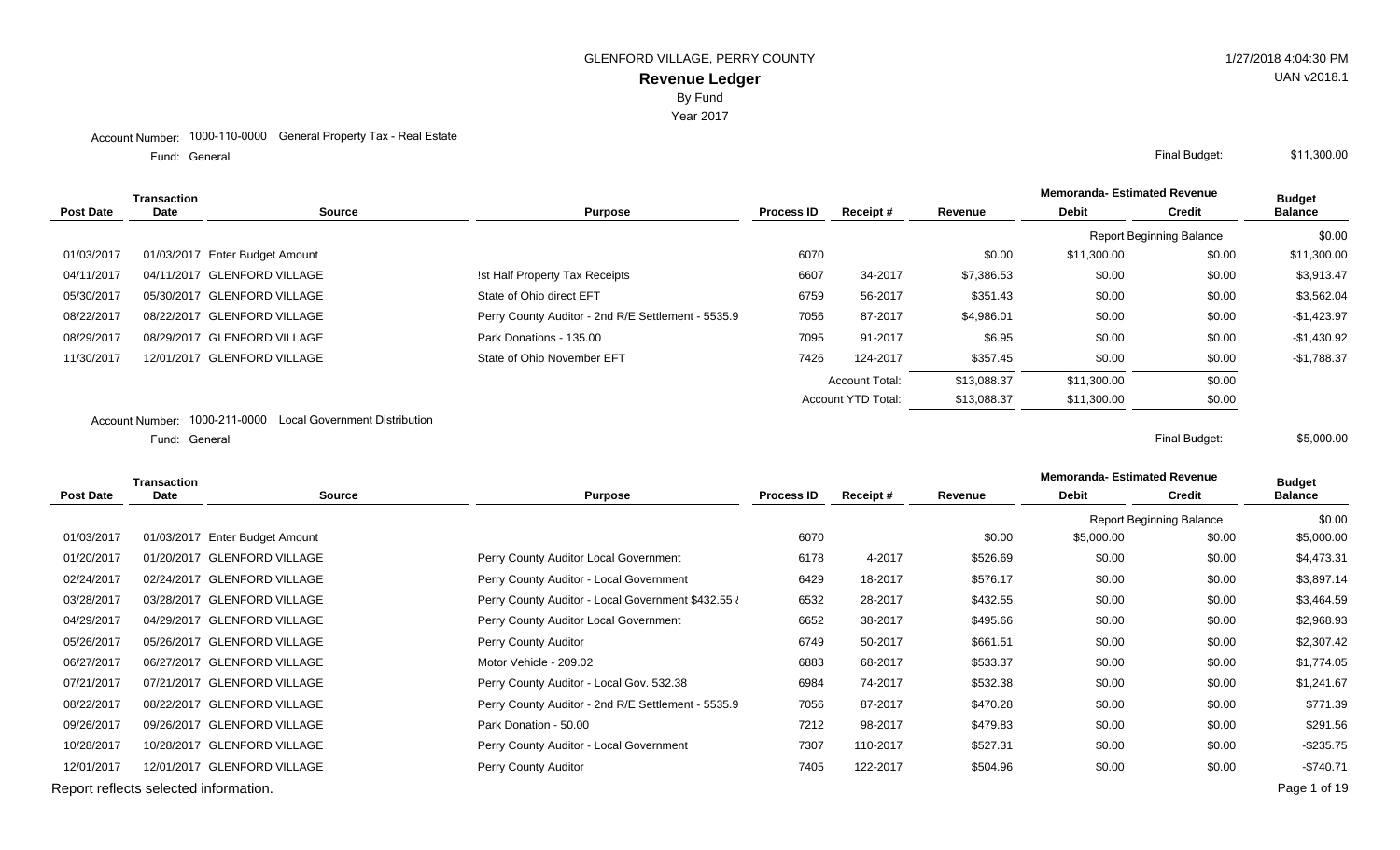### GLENFORD VILLAGE, PERRY COUNTY **1/27/2018 4:04:30 PM**

## **Revenue Ledger**

By Fund

#### Year 2017

Fund: General

|                  | Transaction                                 |               | <b>Purpose</b>                                |                   |                           |            | <b>Memoranda- Estimated Revenue</b> |               | <b>Budget</b>  |
|------------------|---------------------------------------------|---------------|-----------------------------------------------|-------------------|---------------------------|------------|-------------------------------------|---------------|----------------|
| <b>Post Date</b> | Date                                        | <b>Source</b> |                                               | <b>Process ID</b> | Receipt#                  | Revenue    | <b>Debit</b>                        | Credit        | <b>Balance</b> |
| 12/22/2017       | 12/22/2017 GLENFORD VILLAGE                 |               | Perry County Auditor - Local Government funds | 7509              | 128-2017                  | \$483.78   | \$0.00                              | \$0.00        | $-$1,224.49$   |
|                  |                                             |               |                                               |                   | <b>Account Total:</b>     | \$6,224.49 | \$5,000.00                          | \$0.00        |                |
|                  |                                             |               |                                               |                   | <b>Account YTD Total:</b> | \$6,224.49 | \$5,000.00                          | \$0.00        |                |
|                  | Account Number: 1000-222-0000 Cigarette Tax |               |                                               |                   |                           |            |                                     |               |                |
|                  | Fund: General                               |               |                                               |                   |                           |            |                                     | Final Budget: | \$430.00       |

General Final Budget: Fund: General

|                  | <b>Transaction</b> |                                                           |                                                    |                   |                       |          | <b>Memoranda- Estimated Revenue</b> |                                 | <b>Budget</b>  |
|------------------|--------------------|-----------------------------------------------------------|----------------------------------------------------|-------------------|-----------------------|----------|-------------------------------------|---------------------------------|----------------|
| <b>Post Date</b> | Date               | <b>Source</b>                                             | <b>Purpose</b>                                     | <b>Process ID</b> | Receipt#              | Revenue  | <b>Debit</b>                        | <b>Credit</b>                   | <b>Balance</b> |
|                  |                    |                                                           |                                                    |                   |                       |          |                                     | <b>Report Beginning Balance</b> | \$0.00         |
| 01/03/2017       |                    | 01/03/2017 Enter Budget Amount                            |                                                    | 6070              |                       | \$0.00   | \$430.00                            | \$0.00                          | \$430.00       |
| 08/22/2017       |                    | 08/22/2017 GLENFORD VILLAGE                               | Perry County Auditor - 2nd R/E Settlement - 5535.9 | 7056              | 87-2017               | \$125.00 | \$0.00                              | \$0.00                          | \$305.00       |
|                  |                    |                                                           |                                                    |                   | <b>Account Total:</b> | \$125.00 | \$430.00                            | \$0.00                          |                |
|                  |                    |                                                           |                                                    |                   | Account YTD Total:    | \$125.00 | \$430.00                            | \$0.00                          |                |
|                  |                    | Account Number: 1000-224-0000 Liquor and Beer Permit Fees |                                                    |                   |                       |          |                                     |                                 |                |
|                  | Fund: General      |                                                           |                                                    |                   |                       |          |                                     | Final Budget:                   | \$360.00       |

|                  | <b>Transaction</b> |                                |                |                   |                           |          | <b>Memoranda- Estimated Revenue</b> |                                 | <b>Budget</b>  |
|------------------|--------------------|--------------------------------|----------------|-------------------|---------------------------|----------|-------------------------------------|---------------------------------|----------------|
| <b>Post Date</b> | <b>Date</b>        | Source                         | <b>Purpose</b> | <b>Process ID</b> | <b>Receipt#</b>           | Revenue  | <b>Debit</b>                        | <b>Credit</b>                   | <b>Balance</b> |
|                  |                    |                                |                |                   |                           |          |                                     | <b>Report Beginning Balance</b> | \$0.00         |
| 01/03/2017       |                    | 01/03/2017 Enter Budget Amount |                | 6070              |                           | \$0.00   | \$360.00                            | \$0.00                          | \$360.00       |
| 05/09/2017       |                    | 05/09/2017 GLENFORD VILLAGE    | Liquor License | 6708              | 47-2017                   | \$359.80 | \$0.00                              | \$0.00                          | \$0.20         |
|                  |                    |                                |                |                   | <b>Account Total:</b>     | \$359.80 | \$360.00                            | \$0.00                          |                |
|                  |                    |                                |                |                   | <b>Account YTD Total:</b> | \$359.80 | \$360.00                            | \$0.00                          |                |

UAN v2018.1

General Final Budget: \$5,000.00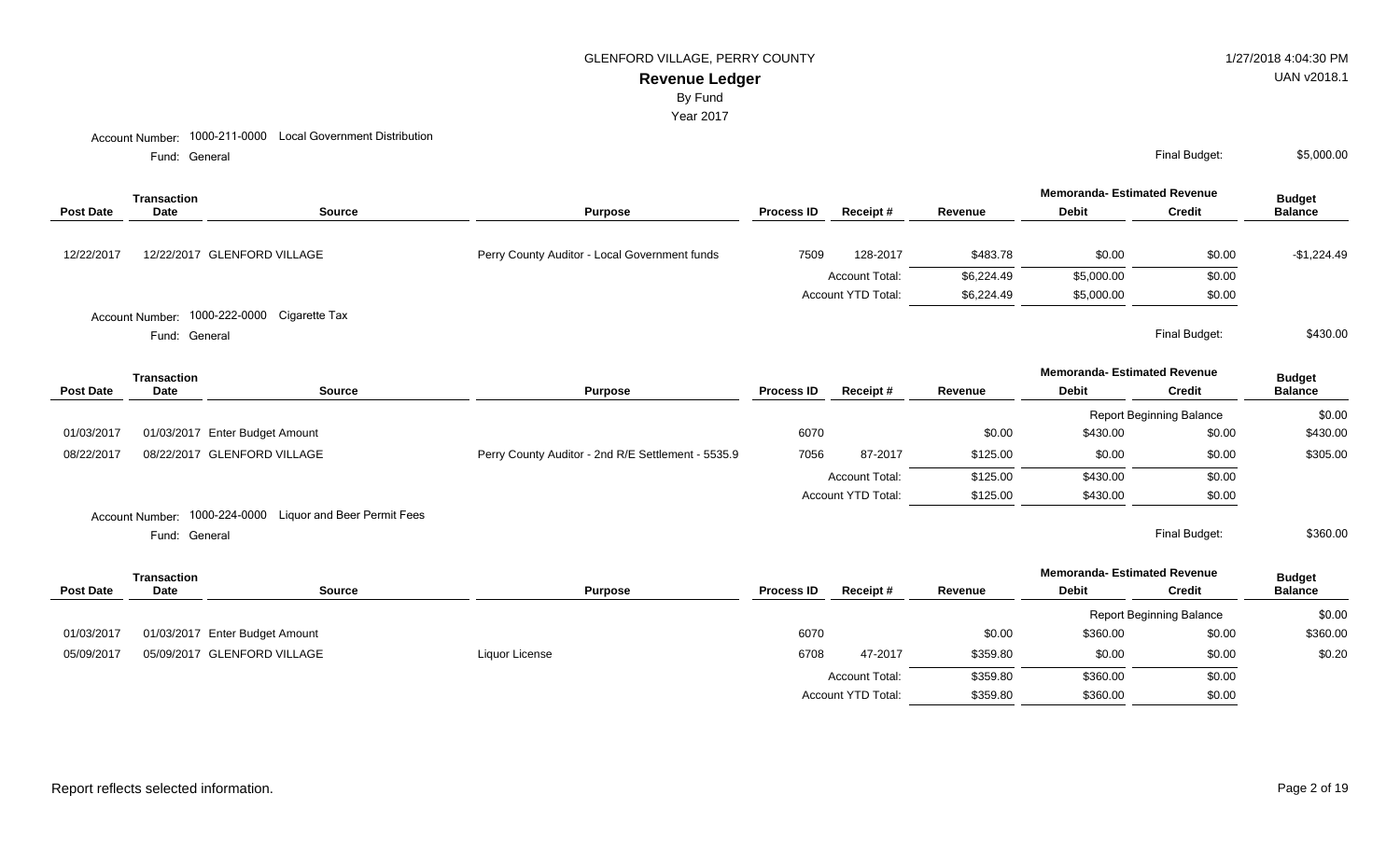Year 2017

Fund: General

| Transaction      |      |                             |                                                      |                                                  |                           |             | <b>Memoranda- Estimated Revenue</b> |                                 | <b>Budget</b>  |
|------------------|------|-----------------------------|------------------------------------------------------|--------------------------------------------------|---------------------------|-------------|-------------------------------------|---------------------------------|----------------|
| <b>Post Date</b> | Date | Source                      | <b>Purpose</b>                                       | <b>Process ID</b>                                | Receipt#                  | Revenue     | <b>Debit</b>                        | <b>Credit</b>                   | <b>Balance</b> |
|                  |      |                             |                                                      |                                                  |                           |             |                                     | <b>Report Beginning Balance</b> | \$0.00         |
| 05/09/2017       |      | 05/09/2017 GLENFORD VILLAGE | PARK DONATION - 45.00                                | 6708                                             | 46-2017                   | \$5.00      | \$0.00                              | \$0.00                          | $-$5.00$       |
| 07/21/2017       |      | 07/21/2017 GLENFORD VILLAGE | Perry County Auditor - Local Gov. 532.38             | 6984                                             | 74-2017                   | \$85.04     | \$0.00                              | \$0.00                          | $-$90.04$      |
| 09/30/2017       |      | 09/30/2017 GLENFORD VILLAGE | Ohio Municipal Joint Self Ins reimbursment           | 7228                                             | 103-2017                  | \$23.00     | \$0.00                              | \$0.00                          | $-$113.04$     |
| 10/28/2017       |      | 10/28/2017 GLENFORD VILLAGE | IRS Federal tax Reimbursment- Payroll Withholding    | 7307                                             | 108-2017                  | \$393.77    | \$0.00                              | \$0.00                          | $-$506.81$     |
|                  |      |                             |                                                      |                                                  | <b>Account Total:</b>     | \$506.81    | \$0.00                              | \$0.00                          |                |
|                  |      |                             |                                                      |                                                  | <b>Account YTD Total:</b> | \$506.81    | \$0.00                              | \$0.00                          |                |
|                  |      |                             |                                                      | <b>General Fund Total for Selected Accounts:</b> |                           | \$20,304.47 | \$17,090.00                         | \$0.00                          |                |
|                  |      |                             | <b>General Fund YTD Total for Selected Accounts:</b> |                                                  |                           | \$20,304.47 | \$17,090.00                         | \$0.00                          |                |
|                  |      | ---- --- ---- -             |                                                      |                                                  |                           |             |                                     |                                 |                |

Account Number: 2011-110-0000 General Property Tax - Real Estate

Street Construction, Maint. and Repair Final Budget: Fund:

**Memoranda- Estimated Revenue Source Purpose Process ID Receipt # Revenue Debit Transaction Post Date Date Budget Credit Balance** Report Beginning Balance \$0.00 01/03/2017 01/03/2017 Enter Budget Amount 6071 50.00 \$1,567.00 \$1,567.00 \$1,567.00 \$1,567.00 \$1,567.00 04/11/2017 04/11/2017 GLENFORD VILLAGE ! st Half Property Tax Receipts 6607 34-2017 \$1,039.59 \$0.00 \$0.00 \$527.41 08/22/2017 08/22/2017 GLENFORD VILLAGE **Perry County Auditor - 2nd R/E Settlement - 5535.9** 7056 87-2017 \$706.19 \$0.00 \$0.00 \$0.00 \$178.78 Account Total: \$1,745.78 \$1,567.00 \$0.00 Account YTD Total:  $$1,745.78$   $$1,567.00$  \$0.00 Account Number: 2011-190-0000 Other - Local Taxes **Memoranda- Estimated Revenue** Street Construction, Maint. and Repair Final Budget: Fund: **Source Purpose Process ID Receipt # Revenue Debit Transaction Post Date Date** \$433.00 **Budget Credit Balance** Report Beginning Balance \$0.00 01/03/2017 01/03/2017 Enter Budget Amount 2002 12:00 \$433.00 \$433.00 \$433.00 \$433.00 \$433.00

Report reflects selected information. Page 3 of 19

\$0.00

\$1,567.00

General Final Budget: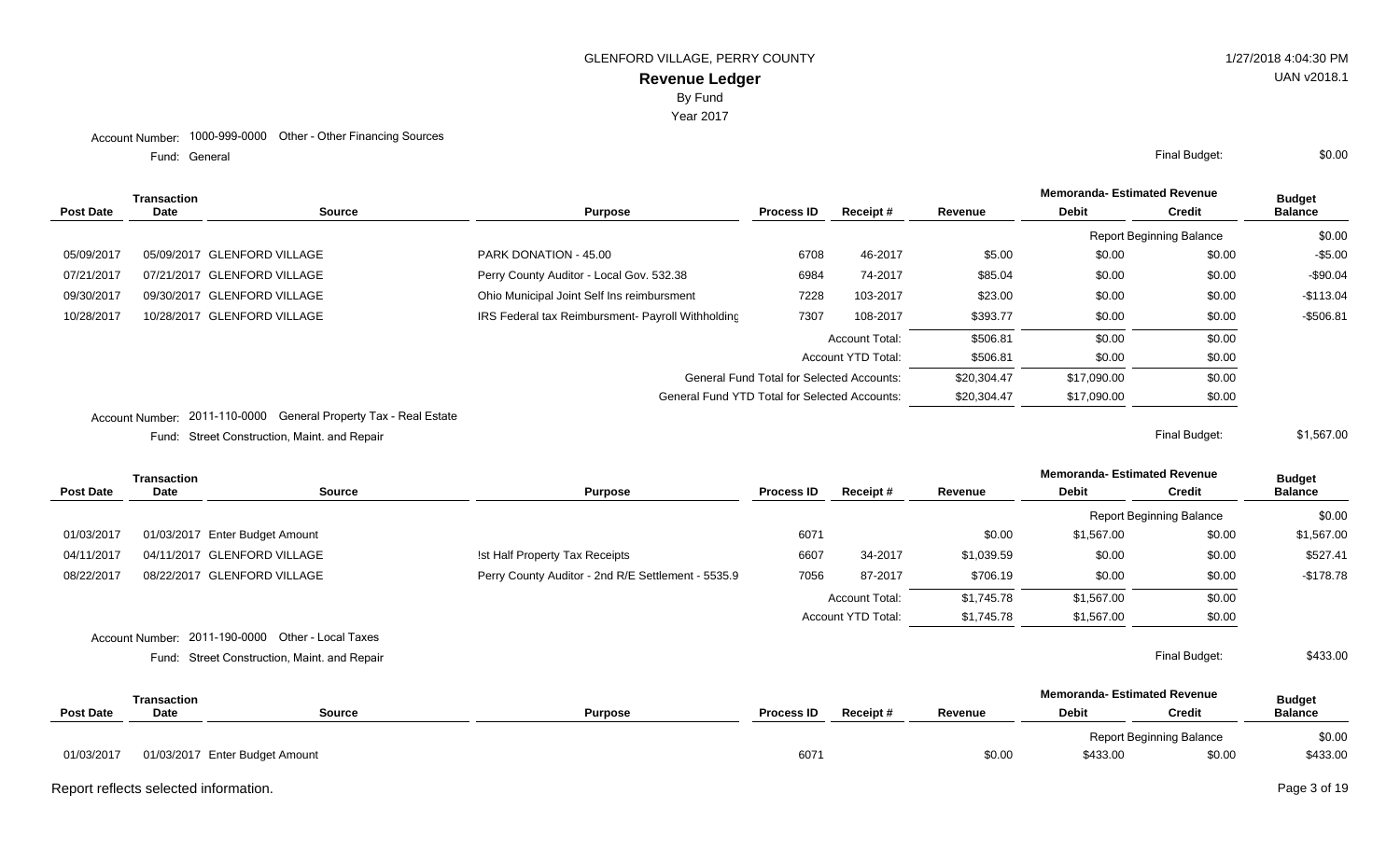Account Number: 2011-190-0000 Other - Local Taxes

Street Construction, Maint. and Repair Final Budget: Fund:

|                  | Transaction |                             |                                                    |                   |                       |            | <b>Memoranda- Estimated Revenue</b> |        | <b>Budget</b>  |
|------------------|-------------|-----------------------------|----------------------------------------------------|-------------------|-----------------------|------------|-------------------------------------|--------|----------------|
| <b>Post Date</b> | <b>Date</b> | <b>Source</b>               | <b>Purpose</b>                                     | <b>Process ID</b> | Receipt #             | Revenue    | <b>Debit</b>                        | Credit | <b>Balance</b> |
|                  |             |                             |                                                    |                   |                       |            |                                     |        |                |
| 01/27/2017       |             | 01/27/2017 GLENFORD VILLAGE | Perry County Auditor - Motor Vehicle               | 6336              | 8-2017                | \$44.09    | \$0.00                              | \$0.00 | \$388.91       |
| 02/28/2017       |             | 02/28/2017 GLENFORD VILLAGE | Perry Cty Auditor Motor Vehicle collections        | 6446              | 22-2017               | \$119.57   | \$0.00                              | \$0.00 | \$269.34       |
| 03/28/2017       |             | 03/28/2017 GLENFORD VILLAGE | Perry County Auditor - Local Government \$432.55 i | 6532              | 28-2017               | \$67.67    | \$0.00                              | \$0.00 | \$201.67       |
| 03/28/2017       |             | 03/28/2017 GLENFORD VILLAGE | Perry County Auditor - Motor Vehicle 12.88         | 6532              | 31-2017               | \$11.91    | \$0.00                              | \$0.00 | \$189.76       |
| 04/29/2017       |             | 04/29/2017 GLENFORD VILLAGE | Perry County Aud - Motor Vehicle                   | 6652              | 40-2017               | \$251.57   | \$0.00                              | \$0.00 | $-$ \$61.81    |
| 05/26/2017       |             | 05/26/2017 GLENFORD VILLAGE | Perry County Auditor                               | 6749              | 50-2017               | \$136.02   | \$0.00                              | \$0.00 | $-$197.83$     |
| 06/27/2017       |             | 06/27/2017 GLENFORD VILLAGE | Motor Vehicle - 209.02                             | 6883              | 68-2017               | \$193.34   | \$0.00                              | \$0.00 | $-$ \$391.17   |
| 07/25/2017       |             | 07/25/2017 GLENFORD VILLAGE | Perry County Auditor - Motor Vehicle               | 6988              | 76-2017               | \$74.56    | \$0.00                              | \$0.00 | $-$465.73$     |
| 08/22/2017       |             | 08/22/2017 GLENFORD VILLAGE | Perry County Auditor - 2nd R/E Settlement - 5535.9 | 7056              | 87-2017               | \$100.72   | \$0.00                              | \$0.00 | $-$566.45$     |
| 09/26/2017       |             | 09/26/2017 GLENFORD VILLAGE | Park Donation - 60.00                              | 7212              | 100-2017              | \$38.56    | \$0.00                              | \$0.00 | $-$605.01$     |
| 10/28/2017       |             | 10/28/2017 GLENFORD VILLAGE | Ranck's Water Hauling - Bulk Water - 175.75        | 7307              | 113-2017              | \$201.18   | \$0.00                              | \$0.00 | $-$806.19$     |
| 12/01/2017       |             | 12/01/2017 GLENFORD VILLAGE | Perry County Auditor                               | 7405              | 122-2017              | \$80.05    | \$0.00                              | \$0.00 | $-$ \$886.24   |
| 12/28/2017       |             | 12/28/2017 GLENFORD VILLAGE | Perry County Auditor - Motor Vehicle               | 7541              | 132-2017              | \$68.51    | \$0.00                              | \$0.00 | $-$954.75$     |
|                  |             |                             |                                                    |                   | <b>Account Total:</b> | \$1,387.75 | \$433.00                            | \$0.00 |                |
|                  |             |                             |                                                    |                   | Account YTD Total:    | \$1,387.75 | \$433.00                            | \$0.00 |                |

Account Number: 2011-225-0000 Gasoline Tax (State) Street Construction, Maint. and Repair Final Budget: Fund:

\$6,000.00

| Transaction                           |             |                                |                                         |                   |          |          | <b>Memoranda-Estimated Revenue</b> |                                 | <b>Budget</b>  |
|---------------------------------------|-------------|--------------------------------|-----------------------------------------|-------------------|----------|----------|------------------------------------|---------------------------------|----------------|
| <b>Post Date</b>                      | <b>Date</b> | <b>Source</b>                  | <b>Purpose</b>                          | <b>Process ID</b> | Receipt# | Revenue  | <b>Debit</b>                       | <b>Credit</b>                   | <b>Balance</b> |
|                                       |             |                                |                                         |                   |          |          |                                    | <b>Report Beginning Balance</b> | \$0.00         |
| 01/03/2017                            |             | 01/03/2017 Enter Budget Amount |                                         | 6071              |          | \$0.00   | \$6,000.00                         | \$0.00                          | \$6,000.00     |
| 01/20/2017                            |             | 01/20/2017 GLENFORD VILLAGE    | State of Ohio eft                       | 6180              | 6-2017   | \$143.19 | \$0.00                             | \$0.00                          | \$5,856.81     |
| 01/27/2017                            |             | 01/27/2017 GLENFORD VILLAGE    | State of Ohio EFT - Gasoline Excise tax | 6336              | 10-2017  | \$307.81 | \$0.00                             | \$0.00                          | \$5,549.00     |
| 02/24/2017                            |             | 02/24/2017 GLENFORD VILLAGE    | State of Ohio EFT payments              | 6431              | 20-2017  | \$538.16 | \$0.00                             | \$0.00                          | \$5,010.84     |
| 03/28/2017                            |             | 03/28/2017 GLENFORD VILLAGE    | State of Ohio                           | 6534              | 33-2017  | \$484.64 | \$0.00                             | \$0.00                          | \$4,526.20     |
| Report reflects selected information. |             |                                |                                         |                   |          |          |                                    |                                 | Page 4 of 19   |

# UAN v2018.1

\$433.00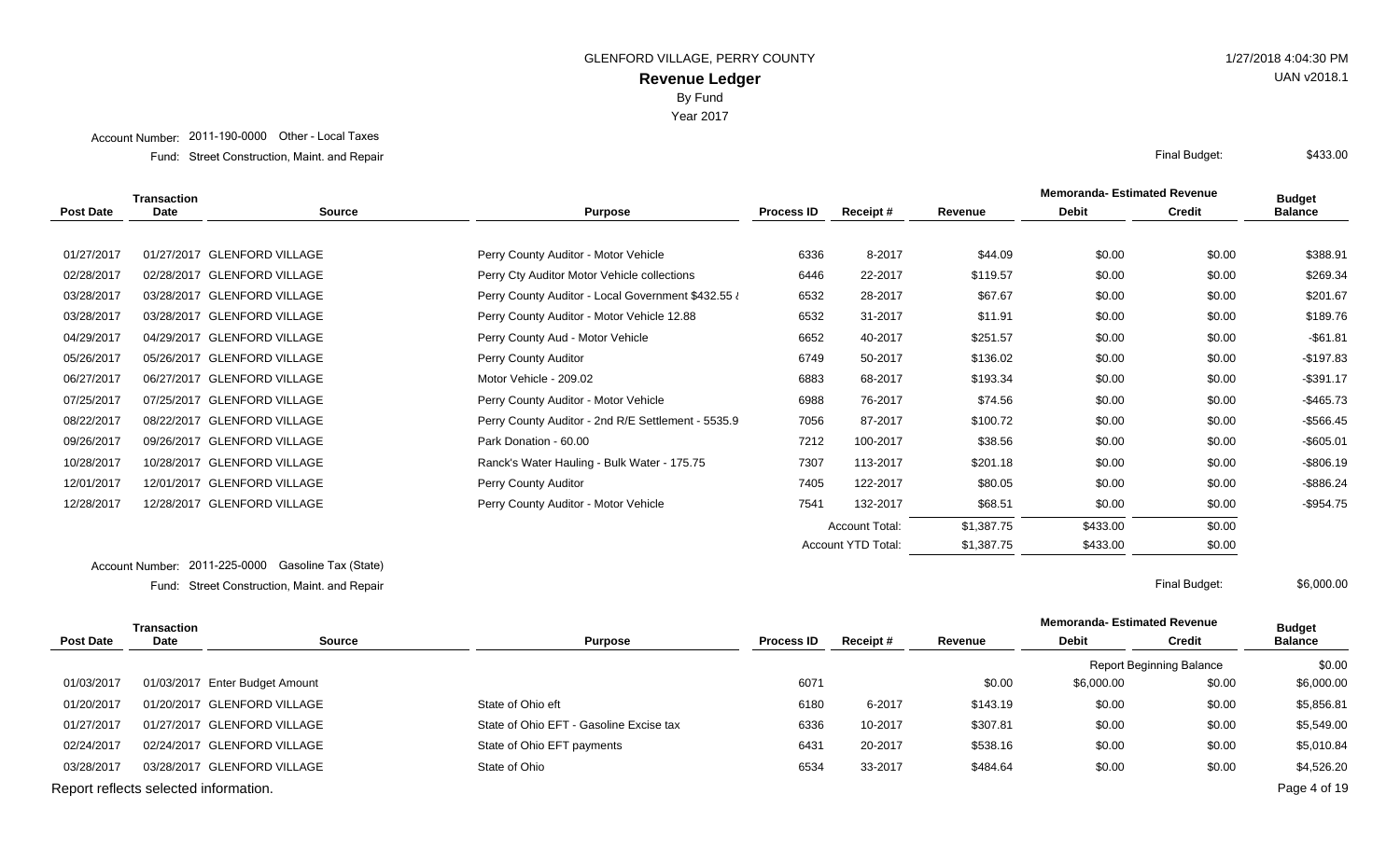Year 2017

#### Account Number: 2011-225-0000 Gasoline Tax (State)

Street Construction, Maint. and Repair Final Budget: Fund:

|                  | <b>Transaction</b> |                                               |                                                                              |                   |                       |            | <b>Memoranda-Estimated Revenue</b> |               | <b>Budget</b>  |
|------------------|--------------------|-----------------------------------------------|------------------------------------------------------------------------------|-------------------|-----------------------|------------|------------------------------------|---------------|----------------|
| <b>Post Date</b> | <b>Date</b>        | <b>Source</b>                                 | <b>Purpose</b>                                                               | <b>Process ID</b> | <b>Receipt#</b>       | Revenue    | <b>Debit</b>                       | <b>Credit</b> | <b>Balance</b> |
|                  |                    |                                               |                                                                              |                   |                       |            |                                    |               |                |
| 04/29/2017       |                    | 04/29/2017 GLENFORD VILLAGE                   | 4/15 - State & Local Govt Highway -142.48                                    | 6652              | 43-2017               | \$428.08   | \$0.00                             | \$0.00        | \$4,098.12     |
| 05/30/2017       |                    | 05/30/2017 GLENFORD VILLAGE                   | State of Ohio direct EFT                                                     | 6759              | 56-2017               | \$518.04   | \$0.00                             | \$0.00        | \$3,580.08     |
| 06/27/2017       |                    | 06/27/2017 GLENFORD VILLAGE                   | State & Local Highway - 193.62                                               | 6883              | 67-2017               | \$505.75   | \$0.00                             | \$0.00        | \$3,074.33     |
| 07/28/2017       |                    | 07/28/2017 GLENFORD VILLAGE                   | State of Ohio - Highway -per gallon - 184.78                                 | 6997              | 78-2017               | \$509.34   | \$0.00                             | \$0.00        | \$2,564.99     |
| 08/29/2017       |                    | 08/29/2017 GLENFORD VILLAGE                   | State of Ohio - State & Local Highway tax per gallor                         | 7095              | 92-2017               | \$534.35   | \$0.00                             | \$0.00        | \$2,030.64     |
| 08/29/2017       |                    | 08/29/2017 GLENFORD VILLAGE                   | State of Ohio - State & Local Highway tax per gallor                         | 7095              | 92-2017               | \$43.33    | \$0.00                             | \$0.00        | \$1,987.31     |
| 10/28/2017       |                    | 10/28/2017 GLENFORD VILLAGE                   | State of Ohio S&L Govt. Highway - cent per gallon                            | 7307              | 109-2017              | \$182.95   | \$0.00                             | \$0.00        | \$1,804.36     |
| 10/28/2017       |                    | 10/28/2017 GLENFORD VILLAGE                   | State of Ohio Gasoline Excise tax                                            | 7307              | 114-2017              | \$348.32   | \$0.00                             | \$0.00        | \$1,456.04     |
| 11/03/2017       |                    | 11/03/2017 GLENFORD VILLAGE                   | State of Ohio Highway Gas Tax - 514.58                                       | 7332              | 115-2017              | \$514.58   | \$0.00                             | \$0.00        | \$941.46       |
| 11/30/2017       |                    | 12/01/2017 GLENFORD VILLAGE                   | State of Ohio November EFT                                                   | 7426              | 124-2017              | \$507.84   | \$0.00                             | \$0.00        | \$433.62       |
| 12/31/2017       |                    | 12/31/2017 GLENFORD VILLAGE                   | State of Ohio State & Local Gavt Hwy                                         | 7563              | 133-2017              | \$191.79   | \$0.00                             | \$0.00        | \$241.83       |
| 12/31/2017       |                    | 12/31/2017 GLENFORD VILLAGE                   | State of Ohio - Gasoline Excise Tax                                          | 7563              | 134-2017              | \$343.60   | \$0.00                             | \$0.00        | $-$101.77$     |
|                  |                    |                                               |                                                                              |                   | <b>Account Total:</b> | \$6,101.77 | \$6,000.00                         | \$0.00        |                |
|                  |                    |                                               |                                                                              |                   | Account YTD Total:    | \$6,101.77 | \$6,000.00                         | \$0.00        |                |
|                  |                    |                                               | Street Construction, Maint. and Repair Fund Total for Selected Accounts:     |                   |                       | \$9,235.30 | \$8,000.00                         | \$0.00        |                |
|                  |                    |                                               | Street Construction, Maint. and Repair Fund YTD Total for Selected Accounts: |                   |                       | \$9,235.30 | \$8,000.00                         | \$0.00        |                |
|                  |                    | Assembly the 19021 100 0000 Other Legal Taxes |                                                                              |                   |                       |            |                                    |               |                |

Account Number: 2021-190-0000 Other - Local Taxes State Highway Final Budget: Fund: State Highway

\$40.00

| Transaction                           |      |                                |                                                    |                   |          |         | <b>Memoranda-Estimated Revenue</b> |                                 | <b>Budget</b>  |
|---------------------------------------|------|--------------------------------|----------------------------------------------------|-------------------|----------|---------|------------------------------------|---------------------------------|----------------|
| <b>Post Date</b>                      | Date | Source                         | <b>Purpose</b>                                     | <b>Process ID</b> | Receipt# | Revenue | <b>Debit</b>                       | <b>Credit</b>                   | <b>Balance</b> |
|                                       |      |                                |                                                    |                   |          |         |                                    | <b>Report Beginning Balance</b> | \$0.00         |
| 01/03/2017                            |      | 01/03/2017 Enter Budget Amount |                                                    | 6072              |          | \$0.00  | \$40.00                            | \$0.00                          | \$40.00        |
| 01/27/2017                            |      | 01/27/2017 GLENFORD VILLAGE    | Perry County Auditor - Motor Vehicle               | 6336              | 8-2017   | \$3.57  | \$0.00                             | \$0.00                          | \$36.43        |
| 02/28/2017                            |      | 02/28/2017 GLENFORD VILLAGE    | Perry Cty Auditor Motor Vehicle collections        | 6446              | 22-2017  | \$9.70  | \$0.00                             | \$0.00                          | \$26.73        |
| 03/28/2017                            |      | 03/28/2017 GLENFORD VILLAGE    | Perry County Auditor - Local Government \$432.55 i | 6532              | 28-2017  | \$5.49  | \$0.00                             | \$0.00                          | \$21.24        |
| Report reflects selected information. |      |                                |                                                    |                   |          |         |                                    |                                 | Page 5 of 19   |



\$6,000.00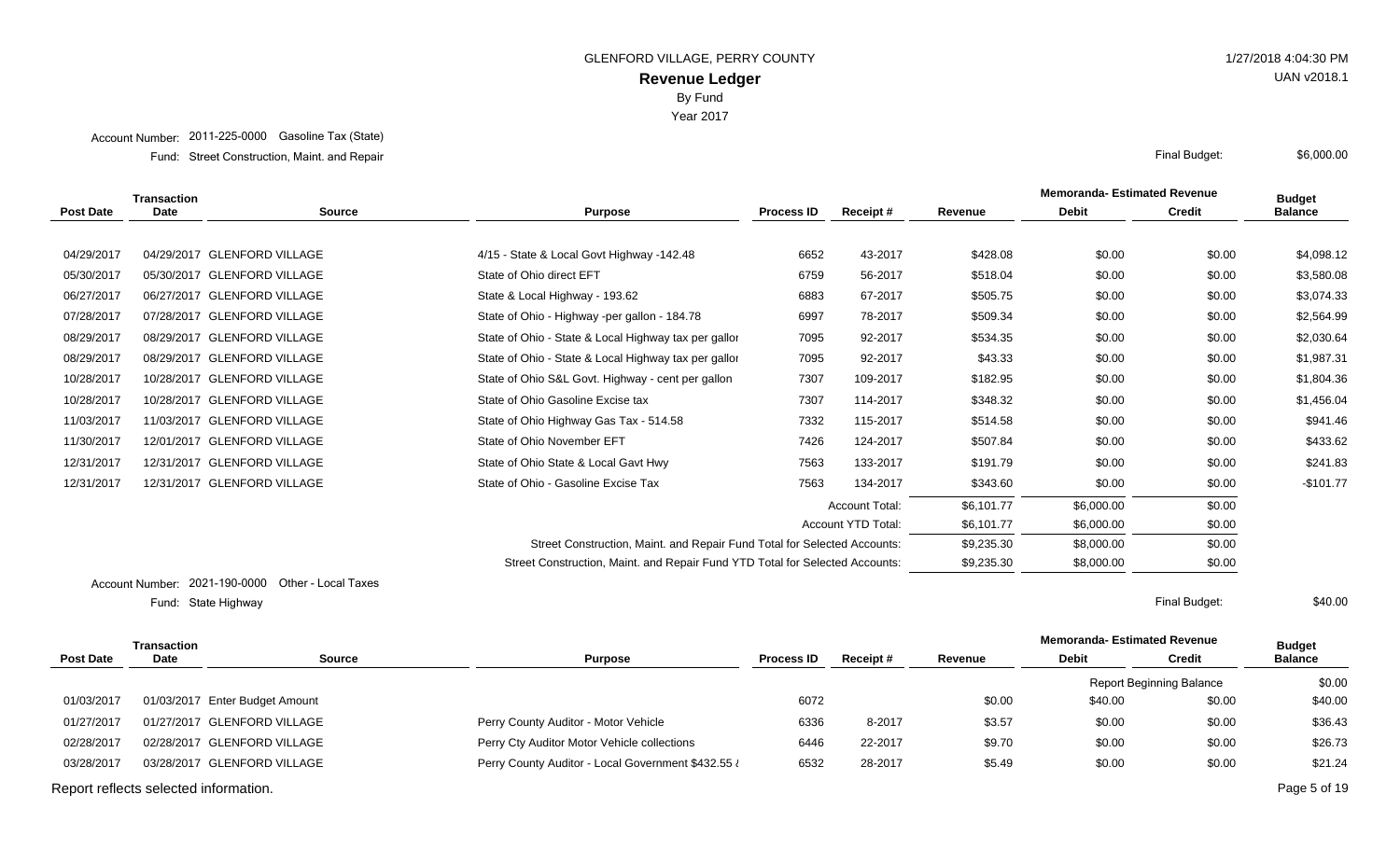Year 2017

State Highway Final Budget: Fund: State Highway

|            | Transaction |                             |                                                    |                   |                       |          | <b>Memoranda-Estimated Revenue</b> |               | <b>Budget</b>  |
|------------|-------------|-----------------------------|----------------------------------------------------|-------------------|-----------------------|----------|------------------------------------|---------------|----------------|
| Post Date  | <b>Date</b> | <b>Source</b>               | <b>Purpose</b>                                     | <b>Process ID</b> | <b>Receipt</b> #      | Revenue  | <b>Debit</b>                       | <b>Credit</b> | <b>Balance</b> |
|            |             |                             |                                                    |                   |                       |          |                                    |               |                |
| 03/28/2017 |             | 03/28/2017 GLENFORD VILLAGE | Perry County Auditor - Motor Vehicle 12.88         | 6532              | 31-2017               | \$0.97   | \$0.00                             | \$0.00        | \$20.27        |
| 04/29/2017 |             | 04/29/2017 GLENFORD VILLAGE | Perry County Aud - Motor Vehicle                   | 6652              | 40-2017               | \$20.39  | \$0.00                             | \$0.00        | $-$0.12$       |
| 05/26/2017 |             | 05/26/2017 GLENFORD VILLAGE | Perry County Auditor                               | 6749              | 50-2017               | \$11.03  | \$0.00                             | \$0.00        | $-$11.15$      |
| 06/27/2017 |             | 06/27/2017 GLENFORD VILLAGE | Motor Vehicle - 209.02                             | 6883              | 68-2017               | \$15.68  | \$0.00                             | \$0.00        | $-$ \$26.83    |
| 07/25/2017 |             | 07/25/2017 GLENFORD VILLAGE | Perry County Auditor - Motor Vehicle               | 6988              | 76-2017               | \$6.05   | \$0.00                             | \$0.00        | $-$ \$32.88    |
| 08/22/2017 |             | 08/22/2017 GLENFORD VILLAGE | Perry County Auditor - 2nd R/E Settlement - 5535.9 | 7056              | 87-2017               | \$8.17   | \$0.00                             | \$0.00        | $-$41.05$      |
| 09/26/2017 |             | 09/26/2017 GLENFORD VILLAGE | Park Donation - 60.00                              | 7212              | 100-2017              | \$3.13   | \$0.00                             | \$0.00        | $-$ \$44.18    |
| 10/28/2017 |             | 10/28/2017 GLENFORD VILLAGE | Ranck's Water Hauling - Bulk Water - 175.75        | 7307              | 113-2017              | \$16.31  | \$0.00                             | \$0.00        | $-$60.49$      |
| 12/01/2017 |             | 12/01/2017 GLENFORD VILLAGE | Perry County Auditor                               | 7405              | 122-2017              | \$6.49   | \$0.00                             | \$0.00        | $-$66.98$      |
| 12/28/2017 |             | 12/28/2017 GLENFORD VILLAGE | Perry County Auditor - Motor Vehicle               | 7541              | 132-2017              | \$5.55   | \$0.00                             | \$0.00        | $-$72.53$      |
|            |             |                             |                                                    |                   | <b>Account Total:</b> | \$112.53 | \$40.00                            | \$0.00        |                |
|            |             |                             |                                                    |                   | Account YTD Total:    | \$112.53 | \$40.00                            | \$0.00        |                |

#### Account Number: 2021-225-0000 Gasoline Tax (State) State Highway Final Budget: Fund: State Highway

| <b>Transaction</b> |                                       |                                |                                           |                   |          |         | <b>Memoranda-Estimated Revenue</b> | <b>Budget</b>                   |                |
|--------------------|---------------------------------------|--------------------------------|-------------------------------------------|-------------------|----------|---------|------------------------------------|---------------------------------|----------------|
| <b>Post Date</b>   | <b>Date</b>                           | <b>Source</b>                  | <b>Purpose</b>                            | <b>Process ID</b> | Receipt# | Revenue | <b>Debit</b>                       | <b>Credit</b>                   | <b>Balance</b> |
|                    |                                       |                                |                                           |                   |          |         |                                    | <b>Report Beginning Balance</b> | \$0.00         |
| 01/03/2017         |                                       | 01/03/2017 Enter Budget Amount |                                           | 6072              |          | \$0.00  | \$530.00                           | \$0.00                          | \$530.00       |
| 01/20/2017         |                                       | 01/20/2017 GLENFORD VILLAGE    | State of Ohio eft                         | 6180              | 6-2017   | \$11.61 | \$0.00                             | \$0.00                          | \$518.39       |
| 01/27/2017         |                                       | 01/27/2017 GLENFORD VILLAGE    | State of Ohio EFT - Gasoline Excise tax   | 6336              | 10-2017  | \$24.96 | \$0.00                             | \$0.00                          | \$493.43       |
| 02/24/2017         |                                       | 02/24/2017 GLENFORD VILLAGE    | State of Ohio EFT payments                | 6431              | 20-2017  | \$43.64 | \$0.00                             | \$0.00                          | \$449.79       |
| 03/28/2017         |                                       | 03/28/2017 GLENFORD VILLAGE    | State of Ohio                             | 6534              | 33-2017  | \$39.29 | \$0.00                             | \$0.00                          | \$410.50       |
| 04/29/2017         |                                       | 04/29/2017 GLENFORD VILLAGE    | 4/15 - State & Local Govt Highway -142.48 | 6652              | 43-2017  | \$34.70 | \$0.00                             | \$0.00                          | \$375.80       |
| 05/30/2017         |                                       | 05/30/2017 GLENFORD VILLAGE    | State of Ohio direct EFT                  | 6759              | 56-2017  | \$42.00 | \$0.00                             | \$0.00                          | \$333.80       |
| 06/27/2017         |                                       | 06/27/2017 GLENFORD VILLAGE    | State & Local Highway - 193.62            | 6883              | 67-2017  | \$41.01 | \$0.00                             | \$0.00                          | \$292.79       |
|                    | Report reflects selected information. |                                |                                           |                   |          |         |                                    |                                 | Page 6 of 19   |

# UAN v2018.1

\$40.00

\$530.00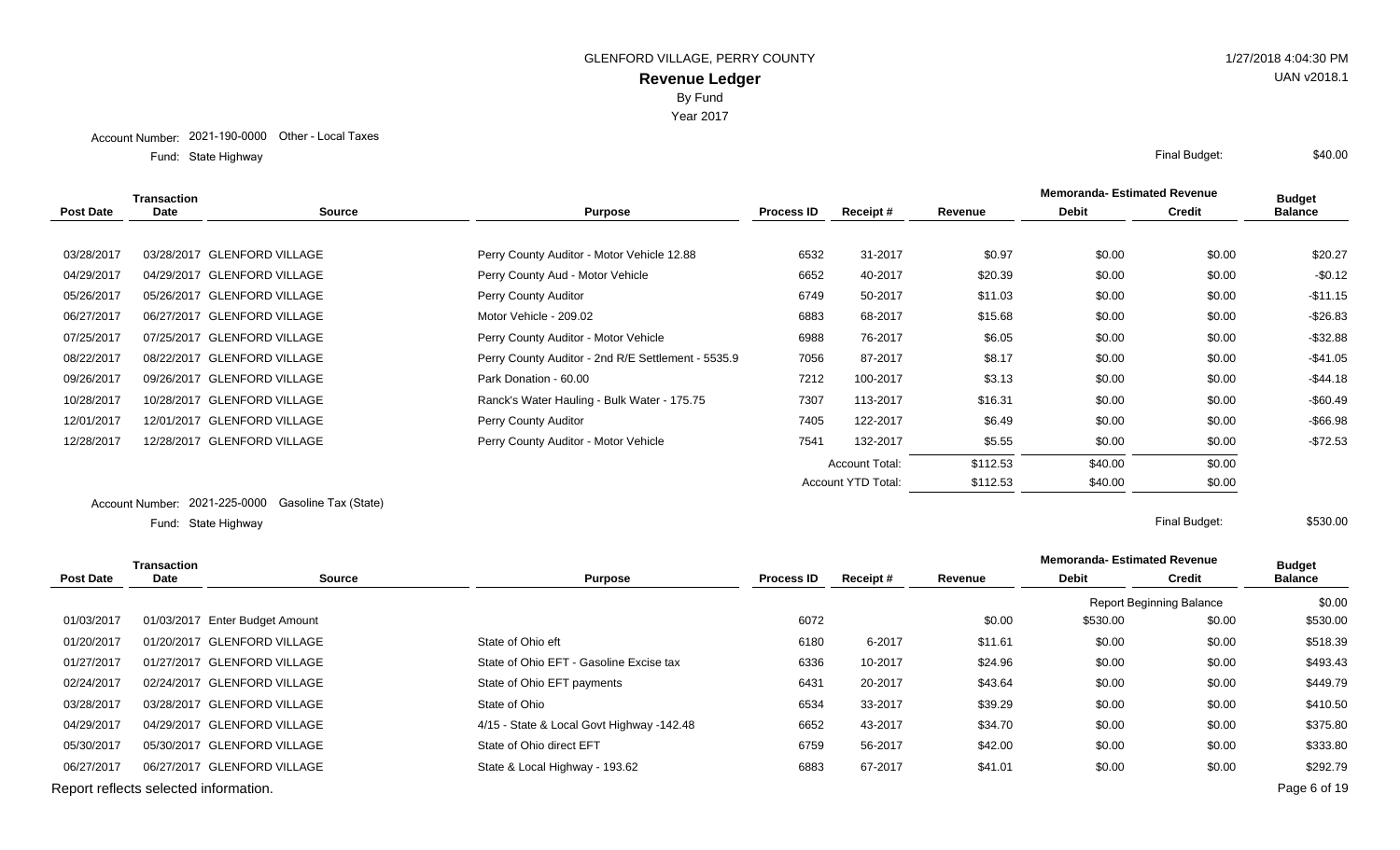Year 2017

State Highway Final Budget: Fund: State Highway

|                  | Transaction                            |                                            |                                                     |                   |                       |          | <b>Memoranda-Estimated Revenue</b> |               | <b>Budget</b>  |
|------------------|----------------------------------------|--------------------------------------------|-----------------------------------------------------|-------------------|-----------------------|----------|------------------------------------|---------------|----------------|
| <b>Post Date</b> | <b>Date</b>                            | Source                                     | <b>Purpose</b>                                      | <b>Process ID</b> | Receipt #             | Revenue  | <b>Debit</b>                       | <b>Credit</b> | <b>Balance</b> |
|                  |                                        |                                            |                                                     |                   |                       |          |                                    |               |                |
| 07/28/2017       |                                        | 07/28/2017 GLENFORD VILLAGE                | State of Ohio - Highway -per gallon - 184.78        | 6997              | 78-2017               | \$41.30  | \$0.00                             | \$0.00        | \$251.49       |
| 10/28/2017       |                                        | 10/28/2017 GLENFORD VILLAGE                | State of Ohio S&L Govt. Highway - cent per gallon   | 7307              | 109-2017              | \$14.83  | \$0.00                             | \$0.00        | \$236.66       |
| 10/28/2017       |                                        | 10/28/2017 GLENFORD VILLAGE                | State of Ohio Gasoline Excise tax                   | 7307              | 114-2017              | \$28.24  | \$0.00                             | \$0.00        | \$208.42       |
| 11/03/2017       |                                        | 11/03/2017 GLENFORD VILLAGE                | State of Ohio Highway Gas Tax - 514.58              | 7332              | 115-2017              | \$41.72  | \$0.00                             | \$0.00        | \$166.70       |
| 11/30/2017       |                                        | 12/01/2017 GLENFORD VILLAGE                | State of Ohio November EFT                          | 7426              | 124-2017              | \$41.18  | \$0.00                             | \$0.00        | \$125.52       |
| 12/31/2017       |                                        | 12/31/2017 GLENFORD VILLAGE                | State of Ohio State & Local Gavt Hwy                | 7563              | 133-2017              | \$15.55  | \$0.00                             | \$0.00        | \$109.97       |
| 12/31/2017       |                                        | 12/31/2017 GLENFORD VILLAGE                | State of Ohio - Gasoline Excise Tax                 | 7563              | 134-2017              | \$27.86  | \$0.00                             | \$0.00        | \$82.11        |
|                  |                                        |                                            |                                                     |                   | <b>Account Total:</b> | \$447.89 | \$530.00                           | \$0.00        |                |
|                  |                                        |                                            |                                                     |                   | Account YTD Total:    | \$447.89 | \$530.00                           | \$0.00        |                |
|                  |                                        |                                            | State Highway Fund Total for Selected Accounts:     |                   |                       | \$560.42 | \$570.00                           | \$0.00        |                |
|                  |                                        |                                            | State Highway Fund YTD Total for Selected Accounts: |                   |                       | \$560.42 | \$570.00                           | \$0.00        |                |
|                  | $\mathbf{A}$ . The set of $\mathbf{A}$ | 0041.000.0000 Cantributions and Depatience |                                                     |                   |                       |          |                                    |               |                |

Account Number: 2041-820-0000 Contributions and Donations

Parks and Recreation Final Budget: Fund: Parks and Recreation

**Memoranda- Estimated Revenue Source Purpose Process ID Receipt # Revenue Debit Transaction Post Date Date Budget Credit Balance** Report Beginning Balance \$0.00 01/03/2017 01/03/2017 Enter Budget Amount 2,000.00 \$2,000.00 \$2,000.00 \$2,000.00 \$2,000.00 \$2,000.00 \$2,000.00 02/24/2017 02/24/2017 GLENFORD VILLAGE Park Donation - Hoover Center 6429 15-2017 \$50.00 \$0.00 \$1,950.00 \$1,950.00 05/09/2017 05/09/2017 GLENFORD VILLAGE **Henderson Park Donation** 6708 44-2017 \$375.00 \$0.00 \$0.00 \$1,575.00 05/09/2017 05/09/2017 GLENFORD VILLAGE PARK DONATION - 45.00 6708 46-2017 \$45.00 \$0.00 \$0.00 \$1,530.00 05/26/2017 05/26/2017 GLENFORD VILLAGE **Park Donation** Park Donation 6749 51-2017 \$70.00 \$0.00 \$0.00 \$1,460.00 05/26/2017 05/26/2017 GLENFORD VILLAGE 65. Park Donation 55. Park Donation 6754 55-2017 \$55.00 \$0.00 \$1,405.00 05/30/2017 05/30/2017 GLENFORD VILLAGE **Park Donation- Shelly 6759** 6759 57-2017 \$40.00 \$0.00 \$1,365.00 \$1,365.00 06/16/2017 06/16/2017 GLENFORD VILLAGE **Park Donation** Park Donation 6867 59-2017 \$50.00 \$0.00 \$1,315.00 06/16/2017 06/16/2017 GLENFORD VILLAGE **Park Donation** Park Donation 6867 62-2017 \$50.00 \$0.00 \$1,265.00 \$1,265.00 Report reflects selected information. Page 7 of 19

\$530.00

\$2,000.00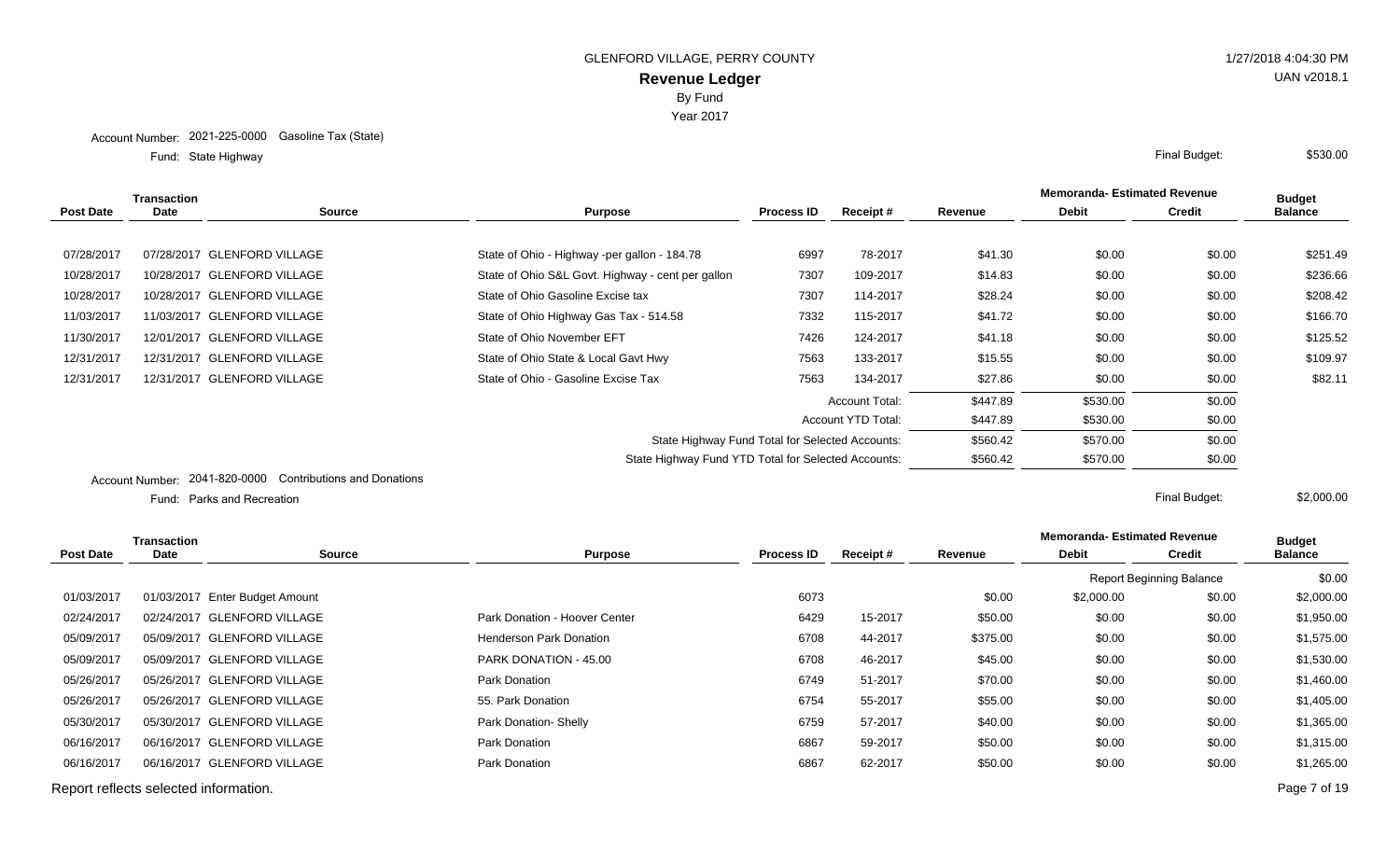Year 2017

#### Account Number: 2041-820-0000 Contributions and Donations

Parks and Recreation Final Budget: Fund: Parks and Recreation

|                  | <b>Transaction</b> |                             |                                                            |                   |                       | <b>Memoranda-Estimated Revenue</b> | <b>Budget</b> |               |                |
|------------------|--------------------|-----------------------------|------------------------------------------------------------|-------------------|-----------------------|------------------------------------|---------------|---------------|----------------|
| <b>Post Date</b> | <b>Date</b>        | <b>Source</b>               | <b>Purpose</b>                                             | <b>Process ID</b> | Receipt#              | Revenue                            | <b>Debit</b>  | <b>Credit</b> | <b>Balance</b> |
|                  |                    |                             |                                                            |                   |                       |                                    |               |               |                |
| 06/16/2017       |                    | 06/16/2017 GLENFORD VILLAGE | Park Donation - \$325                                      | 6867              | 64-2017               | \$325.00                           | \$0.00        | \$0.00        | \$940.00       |
| 06/27/2017       |                    | 06/27/2017 GLENFORD VILLAGE | Motor Vehicle - 209.02                                     | 6883              | 68-2017               | \$65.00                            | \$0.00        | \$0.00        | \$875.00       |
| 07/21/2017       |                    | 07/21/2017 GLENFORD VILLAGE | Perry County Auditor - Local Gov. 532.38                   | 6984              | 74-2017               | \$85.00                            | \$0.00        | \$0.00        | \$790.00       |
| 08/01/2017       |                    | 08/01/2017 GLENFORD VILLAGE | Park Donation                                              | 7038              | 79-2017               | \$60.00                            | \$0.00        | \$0.00        | \$730.00       |
| 08/08/2017       |                    | 08/11/2017 GLENFORD VILLAGE | Park Donation                                              | 7049              | 86-2017               | \$180.25                           | \$0.00        | \$0.00        | \$549.75       |
| 08/29/2017       |                    | 08/29/2017 GLENFORD VILLAGE | Park Donations - 135.00                                    | 7095              | 91-2017               | \$135.00                           | \$0.00        | \$0.00        | \$414.75       |
| 09/12/2017       |                    | 09/12/2017 GLENFORD VILLAGE | Park Donation                                              | 7176              | 94-2017               | \$50.00                            | \$0.00        | \$0.00        | \$364.75       |
| 09/26/2017       |                    | 09/26/2017 GLENFORD VILLAGE | Park Donation - 50.00                                      | 7212              | 98-2017               | \$50.00                            | \$0.00        | \$0.00        | \$314.75       |
| 09/26/2017       |                    | 09/26/2017 GLENFORD VILLAGE | Park Donation - 60.00                                      | 7212              | 100-2017              | \$60.00                            | \$0.00        | \$0.00        | \$254.75       |
| 10/13/2017       |                    | 10/13/2017 GLENFORD VILLAGE | Park Donations - 55.00                                     | 7295              | 105-2017              | \$55.00                            | \$0.00        | \$0.00        | \$199.75       |
| 11/30/2017       |                    | 12/01/2017 GLENFORD VILLAGE | <b>Park Contribution</b>                                   | 7403              | 117-2017              | \$40.00                            | \$0.00        | \$0.00        | \$159.75       |
| 11/30/2017       |                    | 12/01/2017 GLENFORD VILLAGE | Park Contribution                                          | 7403              | 118-2017              | \$40.00                            | \$0.00        | \$0.00        | \$119.75       |
|                  |                    |                             |                                                            |                   | <b>Account Total:</b> | \$1,880.25                         | \$2,000.00    | \$0.00        |                |
|                  |                    |                             |                                                            |                   | Account YTD Total:    | \$1,880.25                         | \$2,000.00    | \$0.00        |                |
|                  |                    |                             | Parks and Recreation Fund Total for Selected Accounts:     |                   |                       | \$1,880.25                         | \$2,000.00    | \$0.00        |                |
|                  |                    |                             | Parks and Recreation Fund YTD Total for Selected Accounts: |                   |                       | \$1,880.25                         | \$2,000.00    | \$0.00        |                |
|                  |                    | _ . _ . _ _ _ _ _ _         |                                                            |                   |                       |                                    |               |               |                |

Account Number: 5101-541-0000 Consumer Rent Water Operating Final Budget: Fund: Water Operating

\$62,262.00

|                                       | Transaction |                                |                                |                   |          |            | <b>Memoranda- Estimated Revenue</b> |                                 | <b>Budget</b>  |
|---------------------------------------|-------------|--------------------------------|--------------------------------|-------------------|----------|------------|-------------------------------------|---------------------------------|----------------|
| <b>Post Date</b>                      | <b>Date</b> | <b>Source</b>                  | <b>Purpose</b>                 | <b>Process ID</b> | Receipt# | Revenue    | <b>Debit</b>                        | <b>Credit</b>                   | <b>Balance</b> |
|                                       |             |                                |                                |                   |          |            |                                     | <b>Report Beginning Balance</b> | \$0.00         |
| 01/03/2017                            |             | 01/03/2017 Enter Budget Amount |                                | 6074              |          | \$0.00     | \$62,262.00                         | \$0.00                          | \$62,262.00    |
| 01/10/2017                            |             | 01/10/2017 GLENFORD VILLAGE    | Utility Bill Collection        | 6159              | 2-2017   | \$1,666.94 | \$0.00                              | \$0.00                          | \$60,595.06    |
| 01/20/2017                            |             | 01/20/2017 GLENFORD VILLAGE    | Utility Bill Collection        | 6178              | 3-2017   | \$746.29   | \$0.00                              | \$0.00                          | \$59,848.77    |
| 01/20/2017                            |             | 01/20/2017 GLENFORD VILLAGE    | <b>Utility Bill Collection</b> | 6178              | 5-2017   | \$1,354.60 | \$0.00                              | \$0.00                          | \$58,494.17    |
| Report reflects selected information. |             |                                |                                |                   |          |            |                                     |                                 | Page 8 of 19   |

UAN v2018.1

\$2,000.00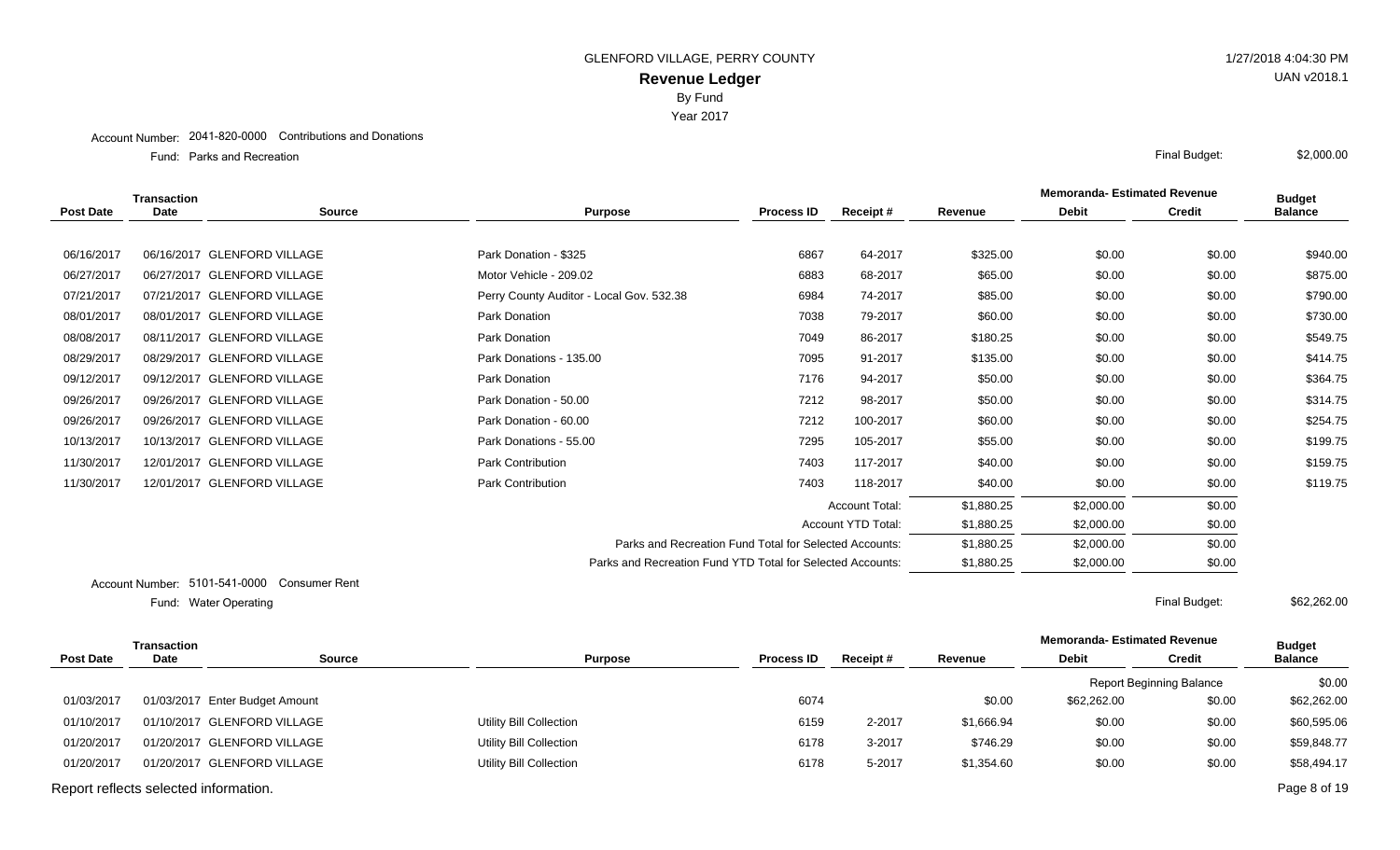Account Number: 5101-541-0000 Consumer Rent

Water Operating Final Budget: Fund: Water Operating

|                  | Transaction |                             |                                           |                   |          |            | <b>Memoranda-Estimated Revenue</b> |               | <b>Budget</b>  |
|------------------|-------------|-----------------------------|-------------------------------------------|-------------------|----------|------------|------------------------------------|---------------|----------------|
| <b>Post Date</b> | <b>Date</b> | <b>Source</b>               | <b>Purpose</b>                            | <b>Process ID</b> | Receipt# | Revenue    | <b>Debit</b>                       | <b>Credit</b> | <b>Balance</b> |
|                  |             |                             |                                           |                   |          |            |                                    |               |                |
| 01/27/2017       |             | 01/27/2017 GLENFORD VILLAGE | <b>Utility Bill Collection</b>            | 6336              | 7-2017   | \$1,063.02 | \$0.00                             | \$0.00        | \$57,431.15    |
| 01/27/2017       |             | 01/27/2017 GLENFORD VILLAGE | <b>Utility Bill Collection</b>            | 6336              | 9-2017   | \$225.10   | \$0.00                             | \$0.00        | \$57,206.05    |
| 01/31/2017       |             | 01/31/2017 GLENFORD VILLAGE | Utility Bill Collection                   | 6375              | 11-2017  | \$261.64   | \$0.00                             | \$0.00        | \$56,944.41    |
| 02/07/2017       |             | 02/07/2017 GLENFORD VILLAGE | Utility Bill Collection                   | 6419              | 13-2017  | \$967.25   | \$0.00                             | \$0.00        | \$55,977.16    |
| 02/24/2017       |             | 02/24/2017 GLENFORD VILLAGE | Utility Bill Collection                   | 6429              | 14-2017  | \$753.05   | \$0.00                             | \$0.00        | \$55,224.11    |
| 02/24/2017       |             | 02/24/2017 GLENFORD VILLAGE | <b>Utility Bill Collection</b>            | 6429              | 16-2017  | \$763.52   | \$0.00                             | \$0.00        | \$54,460.59    |
| 02/24/2017       |             | 02/24/2017 GLENFORD VILLAGE | Utility Bill Collection                   | 6429              | 17-2017  | \$1,438.17 | \$0.00                             | \$0.00        | \$53,022.42    |
| 02/24/2017       |             | 02/24/2017 GLENFORD VILLAGE | Utility Bill Collection                   | 6429              | 19-2017  | \$1,543.20 | \$0.00                             | \$0.00        | \$51,479.22    |
| 02/28/2017       |             | 02/28/2017 GLENFORD VILLAGE | <b>Utility Bill Collection</b>            | 6446              | 21-2017  | \$57.11    | \$0.00                             | \$0.00        | \$51,422.11    |
| 03/03/2017       |             | 03/03/2017 GLENFORD VILLAGE | Utility Bill Collection                   | 6451              | 23-2017  | \$339.42   | \$0.00                             | \$0.00        | \$51,082.69    |
| 03/10/2017       |             | 03/10/2017 GLENFORD VILLAGE | <b>Utility Bill Collection</b>            | 6515              | 24-2017  | \$901.36   | \$0.00                             | \$0.00        | \$50,181.33    |
| 03/10/2017       |             | 03/10/2017 GLENFORD VILLAGE | <b>Utility Bill Collection</b>            | 6515              | 25-2017  | \$684.63   | \$0.00                             | \$0.00        | \$49,496.70    |
| 03/28/2017       |             | 03/28/2017 GLENFORD VILLAGE | Utility Bill Collection                   | 6532              | 26-2017  | \$578.76   | \$0.00                             | \$0.00        | \$48,917.94    |
| 03/28/2017       |             | 03/28/2017 GLENFORD VILLAGE | <b>Utility Bill Collections</b>           | 6532              | 27-2017  | \$854.05   | \$0.00                             | \$0.00        | \$48,063.89    |
| 03/28/2017       |             | 03/28/2017 GLENFORD VILLAGE | <b>Utility Bill Collection</b>            | 6532              | 29-2017  | \$1,156.99 | \$0.00                             | \$0.00        | \$46,906.90    |
| 03/28/2017       |             | 03/28/2017 GLENFORD VILLAGE | Utility Bill Collection and Water Tap Fee | 6532              | 30-2017  | \$267.51   | \$0.00                             | \$0.00        | \$46,639.39    |
| 03/28/2017       |             | 03/28/2017 GLENFORD VILLAGE | Utility Bill Collection                   | 6532              | 32-2017  | \$723.55   | \$0.00                             | \$0.00        | \$45,915.84    |
| 04/11/2017       |             | 04/11/2017 GLENFORD VILLAGE | Utility Bill Collection                   | 6607              | 35-2017  | \$734.31   | \$0.00                             | \$0.00        | \$45,181.53    |
| 04/11/2017       |             | 04/11/2017 GLENFORD VILLAGE | <b>Utility Bill Collection</b>            | 6607              | 37-2017  | \$1,690.28 | \$0.00                             | \$0.00        | \$43,491.25    |
| 04/29/2017       |             | 04/29/2017 GLENFORD VILLAGE | Uitlity Bill Collection                   | 6652              | 39-2017  | \$1,247.69 | \$0.00                             | \$0.00        | \$42,243.56    |
| 04/29/2017       |             | 04/29/2017 GLENFORD VILLAGE | <b>Utility Bill Collection</b>            | 6652              | 41-2017  | \$1,108.99 | \$0.00                             | \$0.00        | \$41,134.57    |
| 04/29/2017       |             | 04/29/2017 GLENFORD VILLAGE | Utility Bill Collection                   | 6652              | 42-2017  | \$479.16   | \$0.00                             | \$0.00        | \$40,655.41    |
| 05/09/2017       |             | 05/09/2017 GLENFORD VILLAGE | Utility Bill Collection                   | 6708              | 45-2017  | \$327.30   | \$0.00                             | \$0.00        | \$40,328.11    |
| 05/09/2017       |             | 05/09/2017 GLENFORD VILLAGE | <b>Utility Bill Collection</b>            | 6708              | 48-2017  | \$1,449.57 | \$0.00                             | \$0.00        | \$38,878.54    |
| 05/26/2017       |             | 05/26/2017 GLENFORD VILLAGE | <b>Utility Bill Collection</b>            | 6749              | 49-2017  | \$1,246.99 | \$0.00                             | \$0.00        | \$37,631.55    |
|                  |             |                             |                                           |                   |          |            |                                    |               |                |

Report reflects selected information. Page 9 of 19

UAN v2018.1

\$62,262.00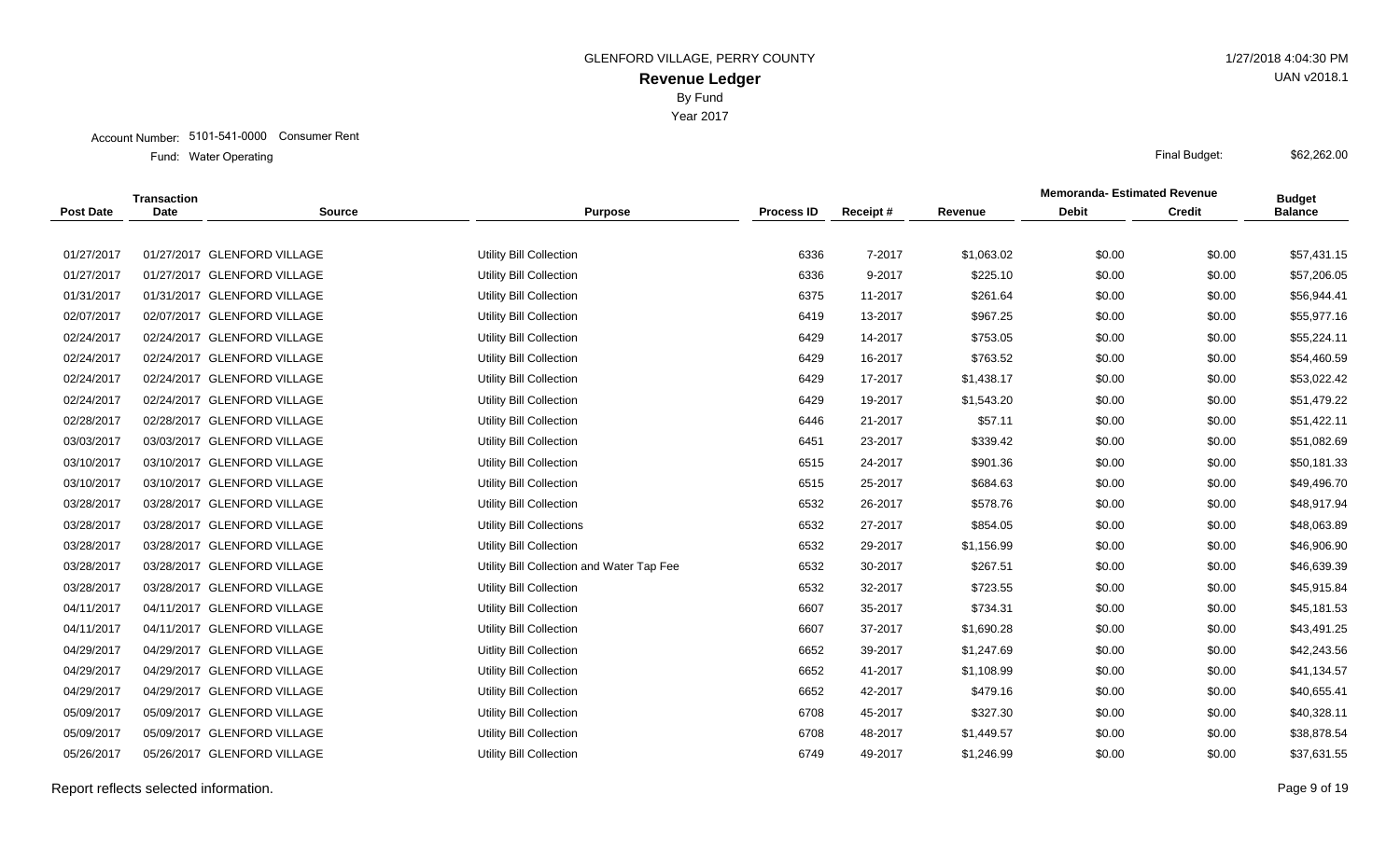Account Number: 5101-541-0000 Consumer Rent

Water Operating Final Budget: Fund: Water Operating

|                  | <b>Transaction</b> |                                                     |                                                  |                   |          |            | <b>Memoranda-Estimated Revenue</b> |               | <b>Budget</b>  |
|------------------|--------------------|-----------------------------------------------------|--------------------------------------------------|-------------------|----------|------------|------------------------------------|---------------|----------------|
| <b>Post Date</b> | <b>Date</b>        | <b>Source</b>                                       | <b>Purpose</b>                                   | <b>Process ID</b> | Receipt# | Revenue    | <b>Debit</b>                       | <b>Credit</b> | <b>Balance</b> |
|                  |                    |                                                     |                                                  |                   |          |            |                                    |               |                |
| 05/26/2017       |                    | 05/26/2017 GLENFORD VILLAGE                         | <b>Utility Bill Collection</b>                   | 6749              | 52-2017  | \$2,193.69 | \$0.00                             | \$0.00        | \$35,437.86    |
| 05/26/2017       |                    | 05/26/2017 GLENFORD VILLAGE                         | <b>Utility Bill Collection</b>                   | 6749              | 54-2017  | \$494.62   | \$0.00                             | \$0.00        | \$34,943.24    |
| 05/30/2017       |                    | 05/30/2017 GLENFORD VILLAGE                         | <b>Utility Bill Collections</b>                  | 6759              | 58-2017  | \$206.03   | \$0.00                             | \$0.00        | \$34,737.21    |
| 06/16/2017       |                    | 06/16/2017 GLENFORD VILLAGE                         | <b>Utility Bill Collection</b>                   | 6867              | 60-2017  | \$721.54   | \$0.00                             | \$0.00        | \$34,015.67    |
| 06/16/2017       |                    | 06/16/2017 GLENFORD VILLAGE                         | <b>Utility Bill Collection</b>                   | 6867              | 61-2017  | \$568.03   | \$0.00                             | \$0.00        | \$33,447.64    |
| 06/16/2017       |                    | 06/16/2017 GLENFORD VILLAGE                         | <b>Utility Bill Collection</b>                   | 6867              | 63-2017  | \$738.56   | \$0.00                             | \$0.00        | \$32,709.08    |
| 06/16/2017       |                    | 06/16/2017 GLENFORD VILLAGE                         | Utility Bill Collection                          | 6867              | 65-2017  | \$930.99   | \$0.00                             | \$0.00        | \$31,778.09    |
| 06/27/2017       |                    | 06/27/2017 GLENFORD VILLAGE                         | <b>Utility Bill Collection</b>                   | 6883              | 66-2017  | \$920.23   | \$0.00                             | \$0.00        | \$30,857.86    |
| 06/27/2017       |                    | 06/27/2017 GLENFORD VILLAGE                         | Utility Bill Collection                          | 6883              | 69-2017  | \$880.64   | \$0.00                             | \$0.00        | \$29,977.22    |
| 06/30/2017       |                    | 06/30/2017 GLENFORD VILLAGE                         | Utility Bill Collection                          | 6887              | 71-2017  | \$528.57   | \$0.00                             | \$0.00        | \$29,448.65    |
| 07/21/2017       |                    | 07/21/2017 GLENFORD VILLAGE                         | <b>Utility Billing Collection</b>                | 6984              | 72-2017  | \$1,438.62 | \$0.00                             | \$0.00        | \$28,010.03    |
| 07/21/2017       |                    | 07/21/2017 GLENFORD VILLAGE                         | Utility Bill Collection                          | 6984              | 73-2017  | \$3,055.57 | \$0.00                             | \$0.00        | \$24,954.46    |
| 07/25/2017       |                    | 07/25/2017 GLENFORD VILLAGE                         | Utility Bill Collection                          | 6988              | 75-2017  | \$142.39   | \$0.00                             | \$0.00        | \$24,812.07    |
| 07/28/2017       |                    | 07/28/2017 GLENFORD VILLAGE                         | Utility Bill Collection                          | 6995              | 77-2017  | \$296.25   | \$0.00                             | \$0.00        | \$24,515.82    |
| 08/01/2017       |                    | 08/01/2017 GLENFORD VILLAGE                         | <b>Utility Bill Collection</b>                   | 7038              | 80-2017  | \$348.71   | \$0.00                             | \$0.00        | \$24,167.11    |
| 08/04/2017       |                    | 08/04/2017 GLENFORD VILLAGE                         | <b>Utility Bill Collection</b>                   | 7042              | 82-2017  | \$597.92   | \$0.00                             | \$0.00        | \$23,569.19    |
| 08/11/2017       |                    | 08/11/2017 GLENFORD VILLAGE                         | <b>Utility Bill Collection</b>                   | 7047              | 84-2017  | \$1,045.59 | \$0.00                             | \$0.00        | \$22,523.60    |
| 08/11/2017       |                    | 08/11/2017 GLENFORD VILLAGE                         | <b>Utility Bill Collection</b>                   | 7047              | 85-2017  | \$1,486.60 | \$0.00                             | \$0.00        | \$21,037.00    |
| 08/22/2017       |                    | 08/22/2017 GLENFORD VILLAGE                         | Utility Bill Collection                          | 7056              | 88-2017  | \$2,143.18 | \$0.00                             | \$0.00        | \$18,893.82    |
| 08/23/2017       |                    | 08/29/2017 Positive Adjustment for GLENFORD VILLAGE | Bank found Ck 1669 - Marcum .60 cent more than I | 7090              | 88-2017  | \$0.60     | \$0.00                             | \$0.00        | \$18,893.22    |
| 08/25/2017       |                    | 08/29/2017 GLENFORD VILLAGE                         | <b>Utility Bill Collection</b>                   | 7095              | 89-2017  | \$477.78   | \$0.00                             | \$0.00        | \$18,415.44    |
| 08/29/2017       |                    | 08/29/2017 GLENFORD VILLAGE                         | Utility Bill Collection                          | 7095              | 90-2017  | \$132.77   | \$0.00                             | \$0.00        | \$18,282.67    |
| 09/12/2017       |                    | 09/12/2017 GLENFORD VILLAGE                         | Utiility Bill collections                        | 7176              | 93-2017  | \$1,372.70 | \$0.00                             | \$0.00        | \$16,909.97    |
| 09/12/2017       |                    | 09/12/2017 GLENFORD VILLAGE                         | <b>Utility Bill Collection</b>                   | 7176              | 95-2017  | \$785.54   | \$0.00                             | \$0.00        | \$16,124.43    |
| 09/15/2017       |                    | 09/15/2017 GLENFORD VILLAGE                         | Utility Bill Collection                          | 7195              | 97-2017  | \$1,032.39 | \$0.00                             | \$0.00        | \$15,092.04    |
|                  |                    |                                                     |                                                  |                   |          |            |                                    |               |                |

Report reflects selected information. Page 10 of 19

UAN v2018.1

\$62,262.00

# Year 2017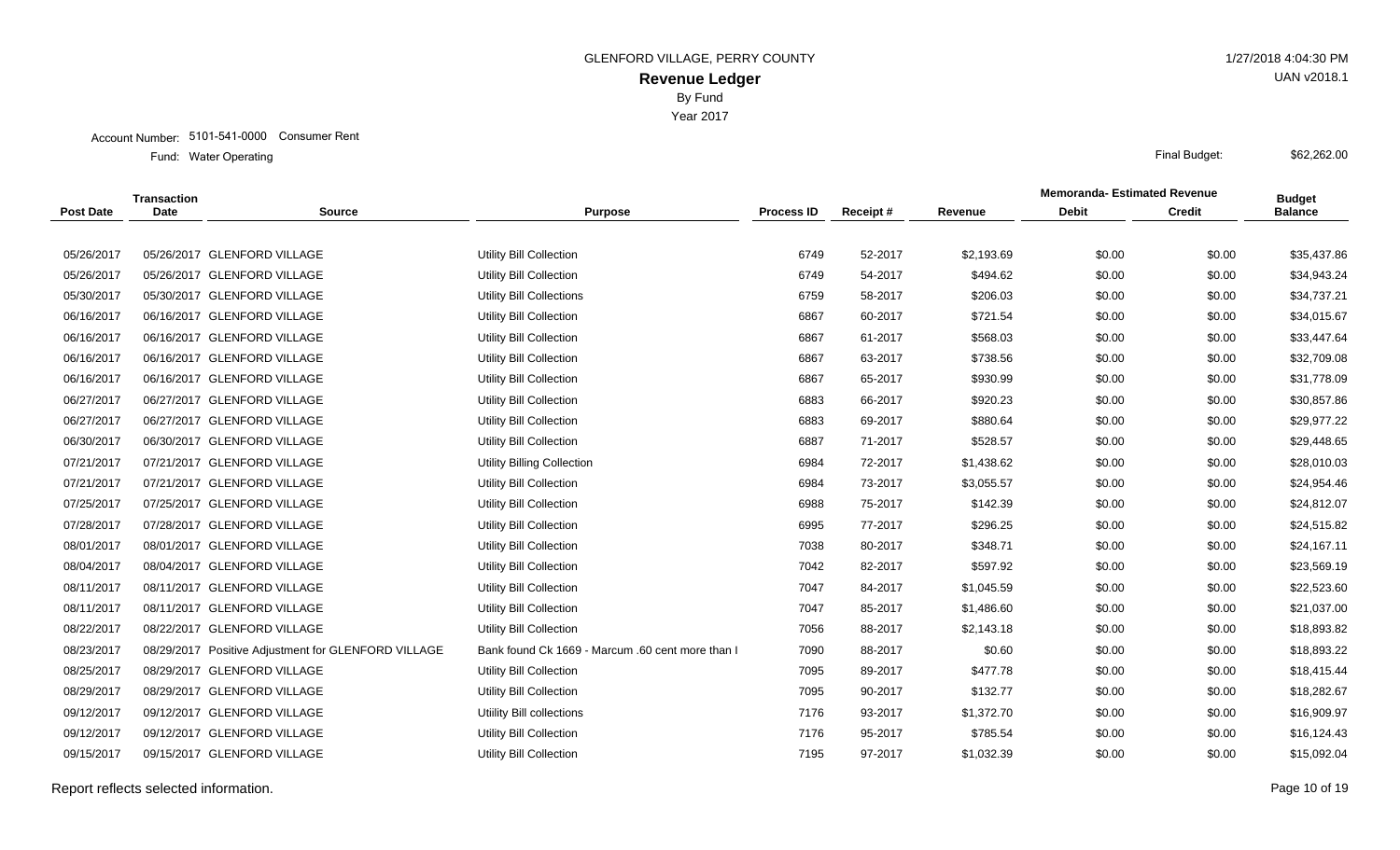|                  | <b>Transaction</b> |                                                         |                                                   |                   |                           |             | <b>Memoranda-Estimated Revenue</b> |               | <b>Budget</b>  |
|------------------|--------------------|---------------------------------------------------------|---------------------------------------------------|-------------------|---------------------------|-------------|------------------------------------|---------------|----------------|
| <b>Post Date</b> | <b>Date</b>        | <b>Source</b>                                           | <b>Purpose</b>                                    | <b>Process ID</b> | Receipt#                  | Revenue     | <b>Debit</b>                       | <b>Credit</b> | <b>Balance</b> |
|                  |                    |                                                         |                                                   |                   |                           |             |                                    |               |                |
| 09/26/2017       |                    | 09/26/2017 GLENFORD VILLAGE                             | Utility Bill Collection                           | 7212              | 99-2017                   | \$2,601.95  | \$0.00                             | \$0.00        | \$12,490.09    |
| 09/26/2017       |                    | 09/26/2017 GLENFORD VILLAGE                             | Utility Bill Collection                           | 7212              | 101-2017                  | \$153.61    | \$0.00                             | \$0.00        | \$12,336.48    |
| 09/30/2017       |                    | 09/30/2017 GLENFORD VILLAGE                             | Utility Bill Collection                           | 7228              | 102-2017                  | \$211.07    | \$0.00                             | \$0.00        | \$12,125.41    |
| 10/13/2017       |                    | 10/13/2017 GLENFORD VILLAGE                             | Utility Bill Collection                           | 7295              | 104-2017                  | \$114.15    | \$0.00                             | \$0.00        | \$12,011.26    |
| 10/13/2017       |                    | 10/13/2017 GLENFORD VILLAGE                             | Utility Bill Collection                           | 7295              | 106-2017                  | \$1,330.85  | \$0.00                             | \$0.00        | \$10,680.41    |
| 10/13/2017       |                    | 10/13/2017 GLENFORD VILLAGE                             | Utility Bill Collection                           | 7295              | 107-2017                  | \$1,215.90  | \$0.00                             | \$0.00        | \$9,464.51     |
| 10/28/2017       |                    | 10/28/2017 GLENFORD VILLAGE                             | <b>Utility Bill Collections</b>                   | 7307              | 111-2017                  | \$2,703.85  | \$0.00                             | \$0.00        | \$6,760.66     |
| 10/28/2017       |                    | 10/28/2017 GLENFORD VILLAGE                             | Utility Bill Collection                           | 7307              | 112-2017                  | \$209.27    | \$0.00                             | \$0.00        | \$6,551.39     |
| 11/30/2017       |                    | 12/01/2017 GLENFORD VILLAGE                             | Utility Bill Collection                           | 7403              | 116-2017                  | \$636.49    | \$0.00                             | \$0.00        | \$5,914.90     |
| 11/30/2017       |                    | 12/01/2017 GLENFORD VILLAGE                             | Utility Bill Collection                           | 7403              | 119-2017                  | \$2,048.89  | \$0.00                             | \$0.00        | \$3,866.01     |
| 11/30/2017       |                    | 12/01/2017 GLENFORD VILLAGE                             | Utility Bill Collection                           | 7403              | 120-2017                  | \$1,247.25  | \$0.00                             | \$0.00        | \$2,618.76     |
| 11/30/2017       |                    | 12/01/2017 GLENFORD VILLAGE                             | Utility Bill Collection                           | 7403              | 121-2017                  | \$104.01    | \$0.00                             | \$0.00        | \$2,514.75     |
| 11/30/2017       |                    | 12/01/2017 Positive Adjustment for GLENFORD VILLAGE     | Should be 140.01                                  | 7408              | 121-2017                  | \$36.00     | \$0.00                             | \$0.00        | \$2,478.75     |
| 12/01/2017       |                    | 12/01/2017 GLENFORD VILLAGE                             | Utility Bill Collection                           | 7407              | 123-2017                  | \$1,803.78  | \$0.00                             | \$0.00        | \$674.97       |
| 12/08/2017       |                    | 12/08/2017 GLENFORD VILLAGE                             | Utility Bill Collection                           | 7474              | 125-2017                  | \$914.11    | \$0.00                             | \$0.00        | $-$239.14$     |
| 12/22/2017       |                    | 12/22/2017 GLENFORD VILLAGE                             | Utility Bill Collection                           | 7509              | 126-2017                  | \$2,099.56  | \$0.00                             | \$0.00        | $-$ \$2,338.70 |
| 12/22/2017       |                    | 12/22/2017 GLENFORD VILLAGE                             | Utility Bill Collection                           | 7509              | 127-2017                  | \$690.16    | \$0.00                             | \$0.00        | $-$ \$3,028.86 |
| 12/22/2017       |                    | 12/22/2017 GLENFORD VILLAGE                             | Utility Bill Collection                           | 7509              | 129-2017                  | \$1,364.18  | \$0.00                             | \$0.00        | $-$4,393.04$   |
| 12/22/2017       |                    | 12/22/2017 GLENFORD VILLAGE                             | Deposit Adjustment - Bank check wrote by Barbara  | 7519              | 130-2017                  | \$0.50      | \$0.00                             | \$0.00        | $-$4,393.54$   |
| 12/28/2017       |                    | 12/28/2017 GLENFORD VILLAGE                             | Utility Bill Collections                          | 7541              | 131-2017                  | \$292.98    | \$0.00                             | \$0.00        | $-$ \$4,686.52 |
| 12/29/2017       |                    | 12/31/2017 Negative Adjust Receipt for GLENFORD VILLAGE | Jack And Karen Swinderman - Insuffient funds 84.3 | 7564              | 131-2017                  | $-$27.35$   | \$0.00                             | \$0.00        | $-$4,659.17$   |
| 12/31/2017       |                    | 12/31/2017 GLENFORD VILLAGE                             | <b>Utility Bill Collections</b>                   | 7563              | 135-2017                  | \$109.90    | \$0.00                             | \$0.00        | $-$4,769.07$   |
|                  |                    |                                                         |                                                   |                   | <b>Account Total:</b>     | \$67,031.07 | \$62,262.00                        | \$0.00        |                |
|                  |                    |                                                         |                                                   |                   | <b>Account YTD Total:</b> | \$67,031.07 | \$62,262.00                        | \$0.00        |                |

UAN v2018.1

\$62,262.00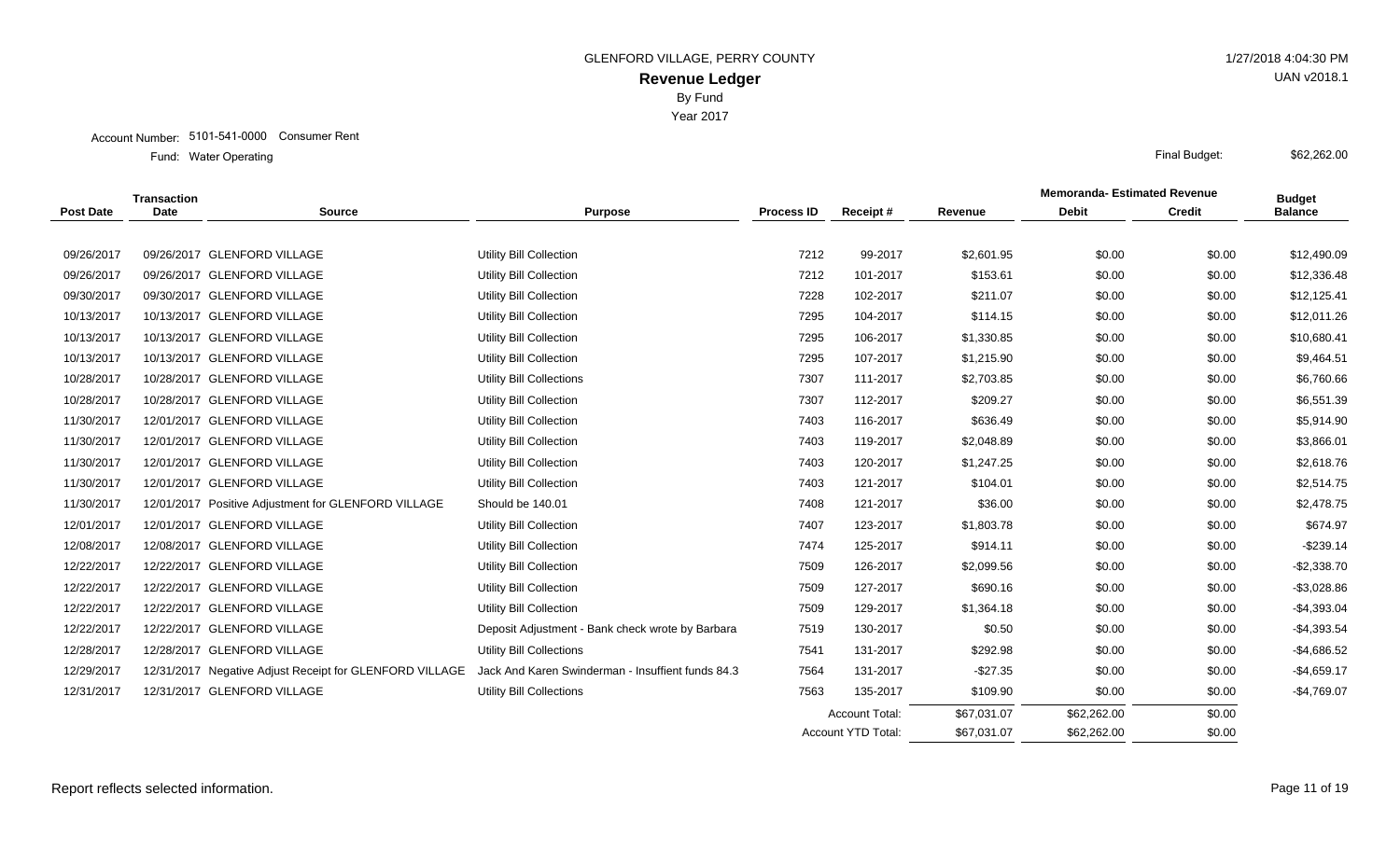By Fund

Year 2017

Account Number: 5101-542-0000 Tap Fees

Water Operating Final Budget: Fund: Water Operating

|                  | Transaction |                                          |                                           |                   |                           |            | <b>Memoranda- Estimated Revenue</b> |                                 | <b>Budget</b>  |
|------------------|-------------|------------------------------------------|-------------------------------------------|-------------------|---------------------------|------------|-------------------------------------|---------------------------------|----------------|
| <b>Post Date</b> | Date        | Source                                   | <b>Purpose</b>                            | <b>Process ID</b> | Receipt#                  | Revenue    | <b>Debit</b>                        | <b>Credit</b>                   | <b>Balance</b> |
|                  |             |                                          |                                           |                   |                           |            |                                     | <b>Report Beginning Balance</b> | \$0.00         |
| 03/28/2017       |             | 03/28/2017 GLENFORD VILLAGE              | Utility Bill Collection and Water Tap Fee | 6532              | 30-2017                   | \$2,700.00 | \$0.00                              | \$0.00                          | $-$2,700.00$   |
|                  |             |                                          |                                           |                   | <b>Account Total:</b>     | \$2,700.00 | \$0.00                              | \$0.00                          |                |
|                  |             |                                          |                                           |                   | <b>Account YTD Total:</b> | \$2,700.00 | \$0.00                              | \$0.00                          |                |
|                  |             | Account Number: 5101-543-0000 Bulk Sales |                                           |                   |                           |            |                                     |                                 |                |

Water Operating Final Budget: Fund: Water Operating

|                  | Transaction |                                |                                             |                   |                           |          | <b>Memoranda- Estimated Revenue</b> |                                 | <b>Budget</b>  |
|------------------|-------------|--------------------------------|---------------------------------------------|-------------------|---------------------------|----------|-------------------------------------|---------------------------------|----------------|
| <b>Post Date</b> | Date        | Source                         | <b>Purpose</b>                              | <b>Process ID</b> | Receipt#                  | Revenue  | Debit                               | <b>Credit</b>                   | <b>Balance</b> |
|                  |             |                                |                                             |                   |                           |          |                                     | <b>Report Beginning Balance</b> | \$0.00         |
| 01/03/2017       |             | 01/03/2017 Enter Budget Amount |                                             | 6074              |                           | \$0.00   | \$300.00                            | \$0.00                          | \$300.00       |
| 06/16/2017       |             | 06/16/2017 GLENFORD VILLAGE    | Park Donation - \$325                       | 6867              | 64-2017                   | \$300.68 | \$0.00                              | \$0.00                          | $-$0.68$       |
| 07/21/2017       |             | 07/21/2017 GLENFORD VILLAGE    | Perry County Auditor - Local Gov. 532.38    | 6984              | 74-2017                   | \$405.18 | \$0.00                              | \$0.00                          | $-$405.86$     |
| 08/04/2017       |             | 08/04/2017 GLENFORD VILLAGE    | <b>Bulk Water</b>                           | 7042              | 81-2017                   | \$7.60   | \$0.00                              | \$0.00                          | $-$ \$413.46   |
| 10/13/2017       |             | 10/13/2017 GLENFORD VILLAGE    | Park Donations - 55.00                      | 7295              | 105-2017                  | \$5.70   | \$0.00                              | \$0.00                          | $-$419.16$     |
| 10/28/2017       |             | 10/28/2017 GLENFORD VILLAGE    | Ranck's Water Hauling - Bulk Water - 175.75 | 7307              | 113-2017                  | \$175.75 | \$0.00                              | \$0.00                          | $-$594.91$     |
|                  |             |                                |                                             |                   | <b>Account Total:</b>     | \$894.91 | \$300.00                            | \$0.00                          |                |
|                  |             |                                |                                             |                   | <b>Account YTD Total:</b> | \$894.91 | \$300.00                            | \$0.00                          |                |
|                  |             |                                |                                             |                   |                           |          |                                     |                                 |                |

Account Number: 5101-891-0000 Other - Miscellaneous Operating

Water Operating Final Budget: Fund: Water Operating

\$9,900.00

| Transaction                    |                |                                                    |          |          | <b>Memoranda- Estimated Revenue</b> |        | <b>Budget</b>                   |
|--------------------------------|----------------|----------------------------------------------------|----------|----------|-------------------------------------|--------|---------------------------------|
| <b>Date</b><br><b>Source</b>   | <b>Purpose</b> | <b>Process ID</b>                                  | Receipt# | Revenue  | <b>Debit</b>                        | Credit | <b>Balance</b>                  |
|                                |                |                                                    |          |          |                                     |        | \$0.00                          |
| 01/03/2017 Enter Budget Amount |                | 6074                                               |          | \$0.00   | \$9,900.00                          | \$0.00 | \$9,900.00                      |
| 01/10/2017 GLENFORD VILLAGE    |                | 6159                                               | 2-2017   | \$250.50 | \$0.00                              | \$0.00 | \$9,649.50                      |
| 01/20/2017 GLENFORD VILLAGE    |                | 6178                                               | 3-2017   | \$111.50 | \$0.00                              | \$0.00 | \$9,538.00                      |
|                                |                | Utility Bill Collection<br>Utility Bill Collection |          |          |                                     |        | <b>Report Beginning Balance</b> |

Report reflects selected information. Page 12 of 19

UAN v2018.1

\$0.00

\$300.00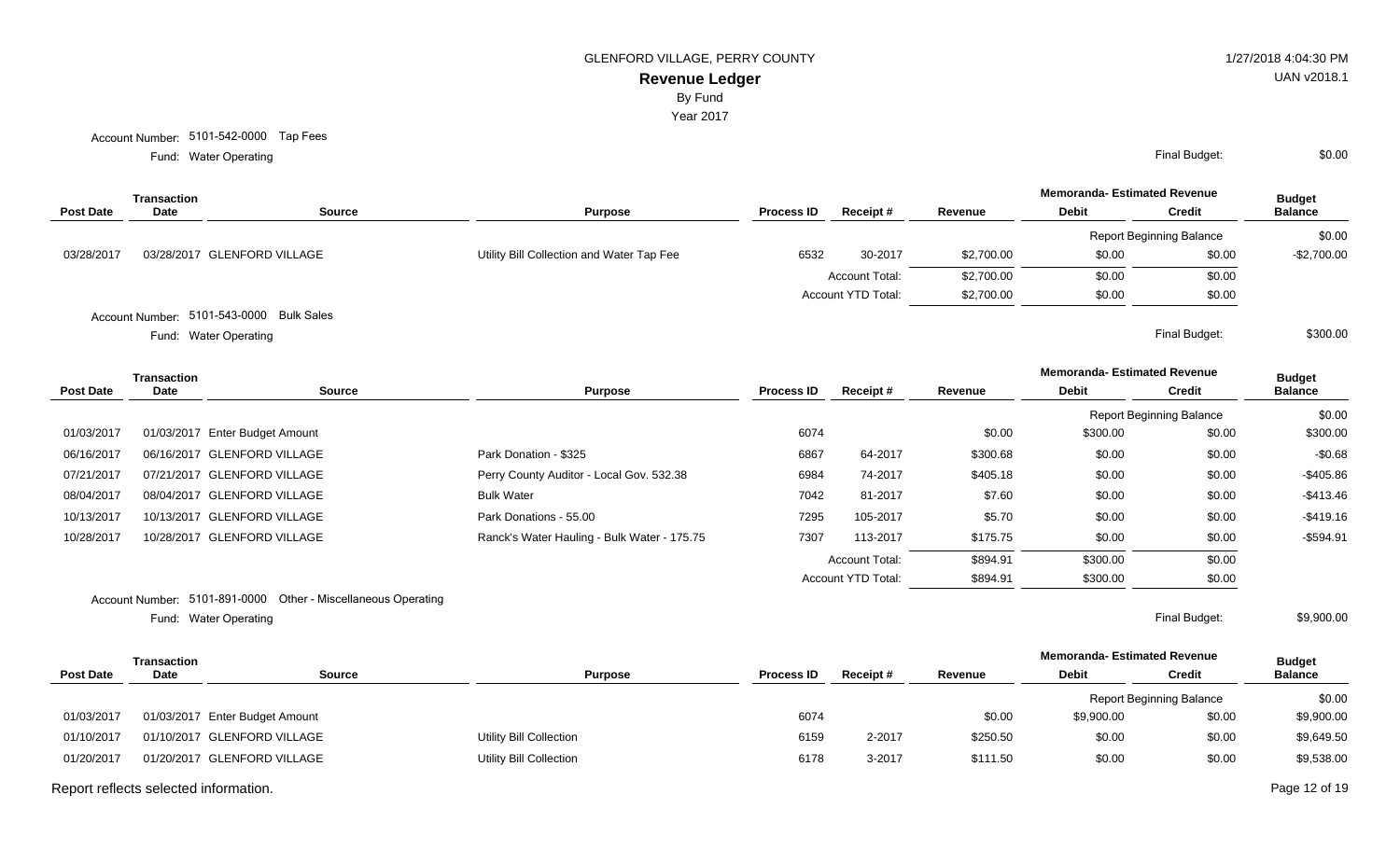Year 2017

#### Account Number: 5101-891-0000 Other - Miscellaneous Operating

Water Operating Final Budget: Fund: Water Operating

|                  | <b>Transaction</b> |                             |                                           |                   |          |          | <b>Memoranda- Estimated Revenue</b> |               | <b>Budget</b>  |
|------------------|--------------------|-----------------------------|-------------------------------------------|-------------------|----------|----------|-------------------------------------|---------------|----------------|
| <b>Post Date</b> | <b>Date</b>        | <b>Source</b>               | <b>Purpose</b>                            | <b>Process ID</b> | Receipt# | Revenue  | <b>Debit</b>                        | <b>Credit</b> | <b>Balance</b> |
|                  |                    |                             |                                           |                   |          |          |                                     |               |                |
| 01/20/2017       |                    | 01/20/2017 GLENFORD VILLAGE | Utility Bill Collection                   | 6178              | 5-2017   | \$212.50 | \$0.00                              | \$0.00        | \$9,325.50     |
| 01/27/2017       |                    | 01/27/2017 GLENFORD VILLAGE | Utility Bill Collection                   | 6336              | 7-2017   | \$162.00 | \$0.00                              | \$0.00        | \$9,163.50     |
| 01/27/2017       |                    | 01/27/2017 GLENFORD VILLAGE | Utility Bill Collection                   | 6336              | 9-2017   | \$32.50  | \$0.00                              | \$0.00        | \$9,131.00     |
| 01/31/2017       |                    | 01/31/2017 GLENFORD VILLAGE | Utility Bill Collection                   | 6375              | 11-2017  | \$26.50  | \$0.00                              | \$0.00        | \$9,104.50     |
| 02/07/2017       |                    | 02/07/2017 GLENFORD VILLAGE | Utility Bill Collection                   | 6419              | 13-2017  | \$160.50 | \$0.00                              | \$0.00        | \$8,944.00     |
| 02/24/2017       |                    | 02/24/2017 GLENFORD VILLAGE | <b>Utility Bill Collection</b>            | 6429              | 14-2017  | \$125.50 | \$0.00                              | \$0.00        | \$8,818.50     |
| 02/24/2017       |                    | 02/24/2017 GLENFORD VILLAGE | Utility Bill Collection                   | 6429              | 16-2017  | \$96.50  | \$0.00                              | \$0.00        | \$8,722.00     |
| 02/24/2017       |                    | 02/24/2017 GLENFORD VILLAGE | <b>Utility Bill Collection</b>            | 6429              | 17-2017  | \$204.50 | \$0.00                              | \$0.00        | \$8,517.50     |
| 02/24/2017       |                    | 02/24/2017 GLENFORD VILLAGE | <b>Utility Bill Collection</b>            | 6429              | 19-2017  | \$260.00 | \$0.00                              | \$0.00        | \$8,257.50     |
| 02/28/2017       |                    | 02/28/2017 GLENFORD VILLAGE | Utility Bill Collection                   | 6446              | 21-2017  | \$10.50  | \$0.00                              | \$0.00        | \$8,247.00     |
| 03/03/2017       |                    | 03/03/2017 GLENFORD VILLAGE | Utility Bill Collection                   | 6451              | 23-2017  | \$51.50  | \$0.00                              | \$0.00        | \$8,195.50     |
| 03/10/2017       |                    | 03/10/2017 GLENFORD VILLAGE | Utility Bill Collection                   | 6515              | 24-2017  | \$235.10 | \$0.00                              | \$0.00        | \$7,960.40     |
| 03/10/2017       |                    | 03/10/2017 GLENFORD VILLAGE | Utility Bill Collection                   | 6515              | 25-2017  | \$122.00 | \$0.00                              | \$0.00        | \$7,838.40     |
| 03/28/2017       |                    | 03/28/2017 GLENFORD VILLAGE | <b>Utility Bill Collection</b>            | 6532              | 26-2017  | \$87.50  | \$0.00                              | \$0.00        | \$7,750.90     |
| 03/28/2017       |                    | 03/28/2017 GLENFORD VILLAGE | <b>Utility Bill Collections</b>           | 6532              | 27-2017  | \$146.00 | \$0.00                              | \$0.00        | \$7,604.90     |
| 03/28/2017       |                    | 03/28/2017 GLENFORD VILLAGE | Utility Bill Collection                   | 6532              | 29-2017  | \$196.00 | \$0.00                              | \$0.00        | \$7,408.90     |
| 03/28/2017       |                    | 03/28/2017 GLENFORD VILLAGE | Utility Bill Collection and Water Tap Fee | 6532              | 30-2017  | \$31.00  | \$0.00                              | \$0.00        | \$7,377.90     |
| 03/28/2017       |                    | 03/28/2017 GLENFORD VILLAGE | Utility Bill Collection                   | 6532              | 32-2017  | \$58.50  | \$0.00                              | \$0.00        | \$7,319.40     |
| 04/11/2017       |                    | 04/11/2017 GLENFORD VILLAGE | Utility Bill Collection                   | 6607              | 35-2017  | \$126.00 | \$0.00                              | \$0.00        | \$7,193.40     |
| 04/11/2017       |                    | 04/11/2017 GLENFORD VILLAGE | Utility Bill Collection                   | 6607              | 37-2017  | \$236.00 | \$0.00                              | \$0.00        | \$6,957.40     |
| 04/29/2017       |                    | 04/29/2017 GLENFORD VILLAGE | Uitlity Bill Collection                   | 6652              | 39-2017  | \$196.50 | \$0.00                              | \$0.00        | \$6,760.90     |
| 04/29/2017       |                    | 04/29/2017 GLENFORD VILLAGE | Utility Bill Collection                   | 6652              | 41-2017  | \$180.00 | \$0.00                              | \$0.00        | \$6,580.90     |
| 04/29/2017       |                    | 04/29/2017 GLENFORD VILLAGE | <b>Utility Bill Collection</b>            | 6652              | 42-2017  | \$76.50  | \$0.00                              | \$0.00        | \$6,504.40     |
| 05/09/2017       |                    | 05/09/2017 GLENFORD VILLAGE | <b>Utility Bill Collection</b>            | 6708              | 45-2017  | \$55.50  | \$0.00                              | \$0.00        | \$6,448.90     |
| 05/09/2017       |                    | 05/09/2017 GLENFORD VILLAGE | Utility Bill Collection                   | 6708              | 48-2017  | \$212.50 | \$0.00                              | \$0.00        | \$6,236.40     |

Report reflects selected information. Page 13 of 19

UAN v2018.1

\$9,900.00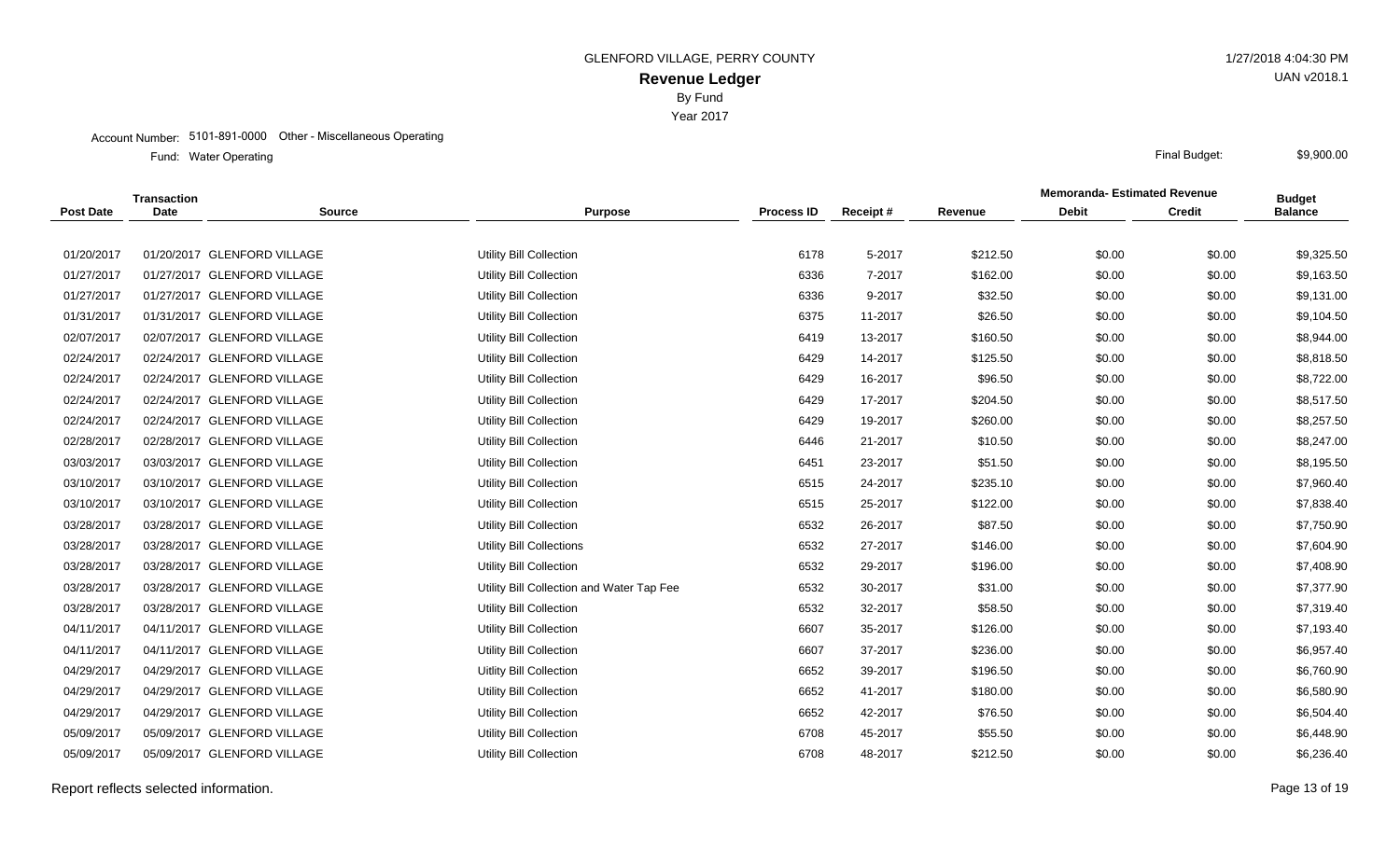Year 2017

#### Account Number: 5101-891-0000 Other - Miscellaneous Operating

Water Operating Final Budget: Fund: Water Operating

|                  | <b>Transaction</b> |                             |                                 |                   |          |          | <b>Memoranda- Estimated Revenue</b> |               | <b>Budget</b>  |
|------------------|--------------------|-----------------------------|---------------------------------|-------------------|----------|----------|-------------------------------------|---------------|----------------|
| <b>Post Date</b> | <b>Date</b>        | <b>Source</b>               | <b>Purpose</b>                  | <b>Process ID</b> | Receipt# | Revenue  | <b>Debit</b>                        | <b>Credit</b> | <b>Balance</b> |
|                  |                    |                             |                                 |                   |          |          |                                     |               |                |
| 05/26/2017       |                    | 05/26/2017 GLENFORD VILLAGE | Utility Bill Collection         | 6749              | 49-2017  | \$173.00 | \$0.00                              | \$0.00        | \$6,063.40     |
| 05/26/2017       |                    | 05/26/2017 GLENFORD VILLAGE | <b>Utility Bill Collection</b>  | 6749              | 52-2017  | \$281.00 | \$0.00                              | \$0.00        | \$5,782.40     |
| 05/26/2017       |                    | 05/26/2017 GLENFORD VILLAGE | <b>Utility Bill Collection</b>  | 6749              | 54-2017  | \$62.00  | \$0.00                              | \$0.00        | \$5,720.40     |
| 05/30/2017       |                    | 05/30/2017 GLENFORD VILLAGE | <b>Utility Bill Collections</b> | 6759              | 58-2017  | \$30.00  | \$0.00                              | \$0.00        | \$5,690.40     |
| 06/16/2017       |                    | 06/16/2017 GLENFORD VILLAGE | <b>Utility Bill Collection</b>  | 6867              | 60-2017  | \$107.50 | \$0.00                              | \$0.00        | \$5,582.90     |
| 06/16/2017       |                    | 06/16/2017 GLENFORD VILLAGE | <b>Utility Bill Collection</b>  | 6867              | 61-2017  | \$96.00  | \$0.00                              | \$0.00        | \$5,486.90     |
| 06/16/2017       |                    | 06/16/2017 GLENFORD VILLAGE | <b>Utility Bill Collection</b>  | 6867              | 63-2017  | \$116.50 | \$0.00                              | \$0.00        | \$5,370.40     |
| 06/16/2017       |                    | 06/16/2017 GLENFORD VILLAGE | Utility Bill Collection         | 6867              | 65-2017  | \$152.50 | \$0.00                              | \$0.00        | \$5,217.90     |
| 06/27/2017       |                    | 06/27/2017 GLENFORD VILLAGE | <b>Utility Bill Collection</b>  | 6883              | 66-2017  | \$136.50 | \$0.00                              | \$0.00        | \$5,081.40     |
| 06/27/2017       |                    | 06/27/2017 GLENFORD VILLAGE | <b>Utility Bill Collection</b>  | 6883              | 69-2017  | \$115.50 | \$0.00                              | \$0.00        | \$4,965.90     |
| 06/30/2017       |                    | 06/30/2017 GLENFORD VILLAGE | <b>Utility Bill Collection</b>  | 6887              | 71-2017  | \$21.50  | \$0.00                              | \$0.00        | \$4,944.40     |
| 07/21/2017       |                    | 07/21/2017 GLENFORD VILLAGE | Utility Billing Collection      | 6984              | 72-2017  | \$212.00 | \$0.00                              | \$0.00        | \$4,732.40     |
| 07/21/2017       |                    | 07/21/2017 GLENFORD VILLAGE | <b>Utility Bill Collection</b>  | 6984              | 73-2017  | \$464.50 | \$0.00                              | \$0.00        | \$4,267.90     |
| 07/25/2017       |                    | 07/25/2017 GLENFORD VILLAGE | <b>Utility Bill Collection</b>  | 6988              | 75-2017  | \$26.00  | \$0.00                              | \$0.00        | \$4,241.90     |
| 07/28/2017       |                    | 07/28/2017 GLENFORD VILLAGE | Utility Bill Collection         | 6995              | 77-2017  | \$51.00  | \$0.00                              | \$0.00        | \$4,190.90     |
| 08/01/2017       |                    | 08/01/2017 GLENFORD VILLAGE | <b>Utility Bill Collection</b>  | 7038              | 80-2017  | \$46.50  | \$0.00                              | \$0.00        | \$4,144.40     |
| 08/04/2017       |                    | 08/04/2017 GLENFORD VILLAGE | <b>Utility Bill Collection</b>  | 7042              | 82-2017  | \$85.50  | \$0.00                              | \$0.00        | \$4,058.90     |
| 08/11/2017       |                    | 08/11/2017 GLENFORD VILLAGE | Utility Bill Collection         | 7047              | 84-2017  | \$121.50 | \$0.00                              | \$0.00        | \$3,937.40     |
| 08/11/2017       |                    | 08/11/2017 GLENFORD VILLAGE | <b>Utility Bill Collection</b>  | 7047              | 85-2017  | \$294.50 | \$0.00                              | \$0.00        | \$3,642.90     |
| 08/22/2017       |                    | 08/22/2017 GLENFORD VILLAGE | <b>Utility Bill Collection</b>  | 7056              | 88-2017  | \$310.00 | \$0.00                              | \$0.00        | \$3,332.90     |
| 08/25/2017       |                    | 08/29/2017 GLENFORD VILLAGE | <b>Utility Bill Collection</b>  | 7095              | 89-2017  | \$139.00 | \$0.00                              | \$0.00        | \$3,193.90     |
| 08/29/2017       |                    | 08/29/2017 GLENFORD VILLAGE | Utility Bill Collection         | 7095              | 90-2017  | \$21.50  | \$0.00                              | \$0.00        | \$3,172.40     |
| 09/12/2017       |                    | 09/12/2017 GLENFORD VILLAGE | Utiility Bill collections       | 7176              | 93-2017  | \$254.50 | \$0.00                              | \$0.00        | \$2,917.90     |
| 09/12/2017       |                    | 09/12/2017 GLENFORD VILLAGE | Utility Bill Collection         | 7176              | 95-2017  | \$71.00  | \$0.00                              | \$0.00        | \$2,846.90     |
| 09/15/2017       |                    | 09/15/2017 GLENFORD VILLAGE | Utility Bill Collection         | 7195              | 97-2017  | \$149.50 | \$0.00                              | \$0.00        | \$2,697.40     |
|                  |                    |                             |                                 |                   |          |          |                                     |               |                |

Report reflects selected information. Page 14 of 19

UAN v2018.1

\$9,900.00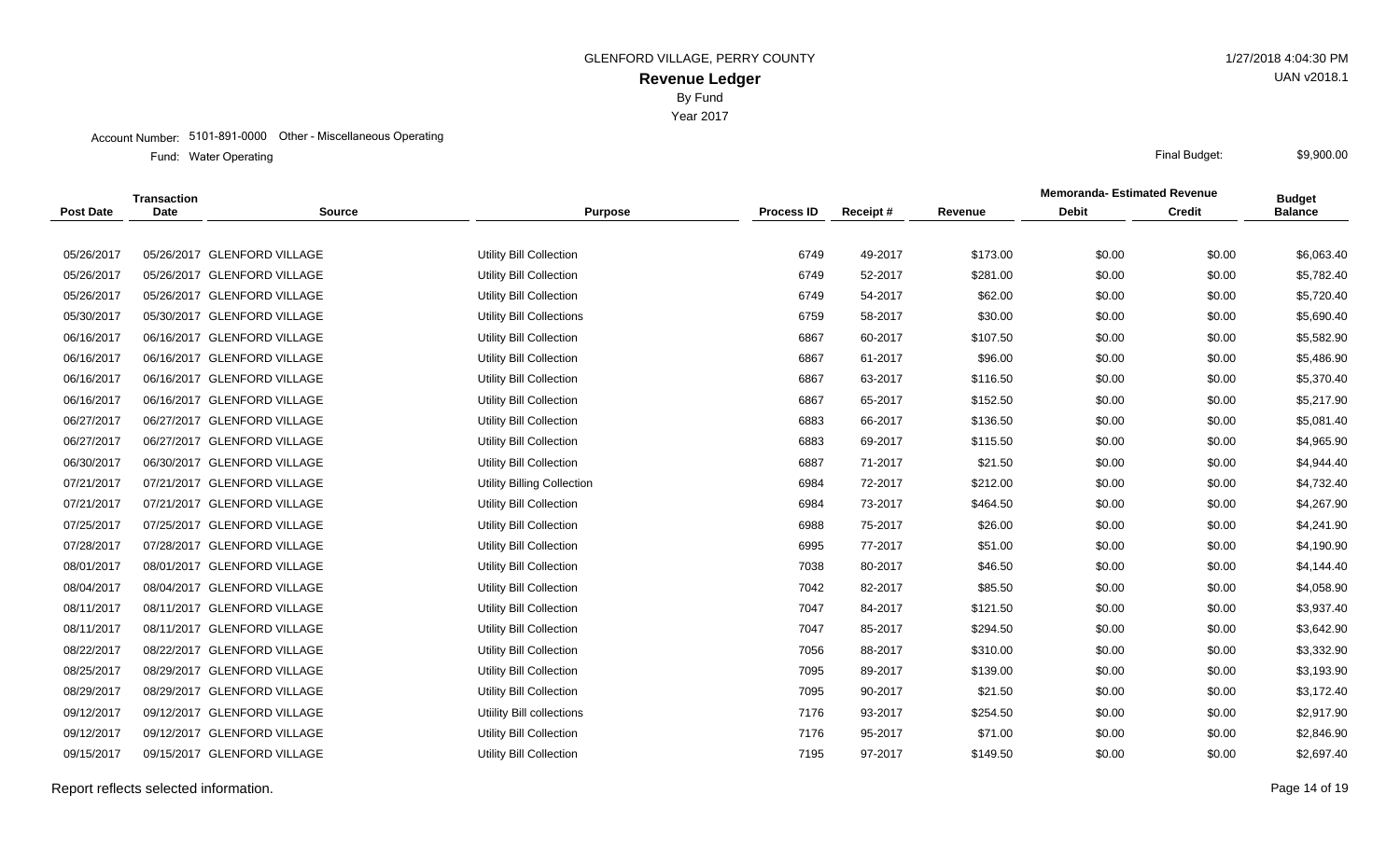Year 2017

#### Account Number: 5101-891-0000 Other - Miscellaneous Operating

Water Operating Final Budget: Fund: Water Operating

|                  | Transaction |                                                         |                                                   |                   |                           |            | <b>Memoranda-Estimated Revenue</b> |               | <b>Budget</b>  |
|------------------|-------------|---------------------------------------------------------|---------------------------------------------------|-------------------|---------------------------|------------|------------------------------------|---------------|----------------|
| <b>Post Date</b> | <b>Date</b> | <b>Source</b>                                           | <b>Purpose</b>                                    | <b>Process ID</b> | Receipt#                  | Revenue    | <b>Debit</b>                       | <b>Credit</b> | <b>Balance</b> |
|                  |             |                                                         |                                                   |                   |                           |            |                                    |               |                |
| 09/26/2017       |             | 09/26/2017 GLENFORD VILLAGE                             | Utility Bill Collection                           | 7212              | 99-2017                   | \$290.00   | \$0.00                             | \$0.00        | \$2,407.40     |
| 09/26/2017       |             | 09/26/2017 GLENFORD VILLAGE                             | Utility Bill Collection                           | 7212              | 101-2017                  | \$16.00    | \$0.00                             | \$0.00        | \$2,391.40     |
| 09/30/2017       |             | 09/30/2017 GLENFORD VILLAGE                             | Utility Bill Collection                           | 7228              | 102-2017                  | \$36.00    | \$0.00                             | \$0.00        | \$2,355.40     |
| 10/13/2017       |             | 10/13/2017 GLENFORD VILLAGE                             | Utility Bill Collection                           | 7295              | 104-2017                  | \$21.45    | \$0.00                             | \$0.00        | \$2,333.95     |
| 10/13/2017       |             | 10/13/2017 GLENFORD VILLAGE                             | Utility Bill Collection                           | 7295              | 106-2017                  | \$193.50   | \$0.00                             | \$0.00        | \$2,140.45     |
| 10/13/2017       |             | 10/13/2017 GLENFORD VILLAGE                             | Utility Bill Collection                           | 7295              | 107-2017                  | \$173.66   | \$0.00                             | \$0.00        | \$1,966.79     |
| 10/28/2017       |             | 10/28/2017 GLENFORD VILLAGE                             | Utility Bill Collections                          | 7307              | 111-2017                  | \$279.00   | \$0.00                             | \$0.00        | \$1,687.79     |
| 10/28/2017       |             | 10/28/2017 GLENFORD VILLAGE                             | Utility Bill Collection                           | 7307              | 112-2017                  | \$31.00    | \$0.00                             | \$0.00        | \$1,656.79     |
| 11/30/2017       |             | 12/01/2017 GLENFORD VILLAGE                             | Utility Bill Collection                           | 7403              | 116-2017                  | \$103.00   | \$0.00                             | \$0.00        | \$1,553.79     |
| 11/30/2017       |             | 12/01/2017 GLENFORD VILLAGE                             | Utility Bill Collection                           | 7403              | 119-2017                  | \$257.00   | \$0.00                             | \$0.00        | \$1,296.79     |
| 11/30/2017       |             | 12/01/2017 GLENFORD VILLAGE                             | Utility Bill Collection                           | 7403              | 120-2017                  | \$207.00   | \$0.00                             | \$0.00        | \$1,089.79     |
| 11/30/2017       |             | 12/01/2017 GLENFORD VILLAGE                             | Utility Bill Collection                           | 7403              | 121-2017                  | \$16.00    | \$0.00                             | \$0.00        | \$1,073.79     |
| 12/01/2017       |             | 12/01/2017 GLENFORD VILLAGE                             | Utility Bill Collection                           | 7407              | 123-2017                  | \$273.00   | \$0.00                             | \$0.00        | \$800.79       |
| 12/08/2017       |             | 12/08/2017 GLENFORD VILLAGE                             | Utility Bill Collection                           | 7474              | 125-2017                  | \$123.00   | \$0.00                             | \$0.00        | \$677.79       |
| 12/22/2017       |             | 12/22/2017 GLENFORD VILLAGE                             | Utility Bill Collection                           | 7509              | 126-2017                  | \$287.00   | \$0.00                             | \$0.00        | \$390.79       |
| 12/22/2017       |             | 12/22/2017 GLENFORD VILLAGE                             | Utility Bill Collection                           | 7509              | 127-2017                  | \$95.00    | \$0.00                             | \$0.00        | \$295.79       |
| 12/22/2017       |             | 12/22/2017 GLENFORD VILLAGE                             | Utility Bill Collection                           | 7509              | 129-2017                  | \$130.00   | \$0.00                             | \$0.00        | \$165.79       |
| 12/28/2017       |             | 12/28/2017 GLENFORD VILLAGE                             | Utility Bill Collections                          | 7541              | 131-2017                  | \$64.00    | \$0.00                             | \$0.00        | \$101.79       |
| 12/29/2017       |             | 12/31/2017 Negative Adjust Receipt for GLENFORD VILLAGE | Jack And Karen Swinderman - Insuffient funds 84.3 | 7564              | 131-2017                  | $-$ \$5.00 | \$0.00                             | \$0.00        | \$106.79       |
| 12/31/2017       |             | 12/31/2017 GLENFORD VILLAGE                             | Utility Bill Collections                          | 7563              | 135-2017                  | \$16.00    | \$0.00                             | \$0.00        | \$90.79        |
|                  |             |                                                         |                                                   |                   | <b>Account Total:</b>     | \$9,809.21 | \$9,900.00                         | \$0.00        |                |
|                  |             |                                                         |                                                   |                   | <b>Account YTD Total:</b> | \$9,809.21 | \$9,900.00                         | \$0.00        |                |

\$9,900.00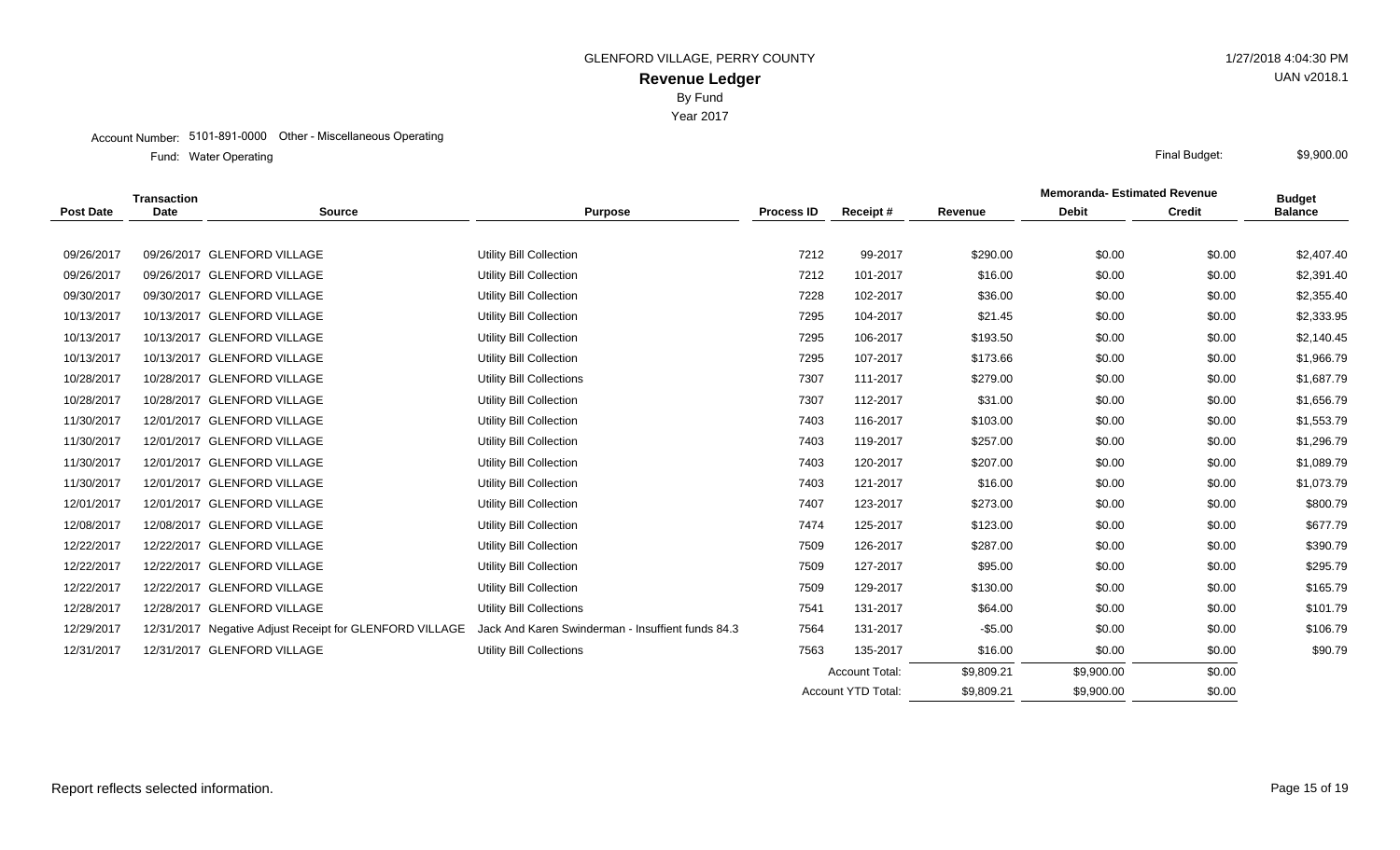#### Account Number: 5101-999-0000 Other - Other Financing Sources

Water Operating Final Budget: Fund: Water Operating

|            | <b>Transaction</b> |                                |                                                       |                   |                       |             | <b>Memoranda- Estimated Revenue</b> |                                 | <b>Budget</b>  |
|------------|--------------------|--------------------------------|-------------------------------------------------------|-------------------|-----------------------|-------------|-------------------------------------|---------------------------------|----------------|
| Post Date  | Date               | <b>Source</b>                  | <b>Purpose</b>                                        | <b>Process ID</b> | Receipt #             | Revenue     | <b>Debit</b>                        | <b>Credit</b>                   | <b>Balance</b> |
|            |                    |                                |                                                       |                   |                       |             |                                     | <b>Report Beginning Balance</b> | \$0.00         |
| 01/03/2017 |                    | 01/03/2017 Enter Budget Amount |                                                       | 6074              |                       | \$0.00      | \$300.00                            | \$0.00                          | \$300.00       |
| 01/10/2017 |                    | 01/10/2017 GLENFORD VILLAGE    | <b>Attorney General Pat Ayers Collection</b>          | 6159              | 1-2017                | \$150.00    | \$0.00                              | \$0.00                          | \$150.00       |
| 01/31/2017 |                    | 01/31/2017 GLENFORD VILLAGE    | State Attorney General collection - Pat Ayers         | 6375              | 12-2017               | \$150.00    | \$0.00                              | \$0.00                          | \$0.00         |
| 03/28/2017 |                    | 03/28/2017 GLENFORD VILLAGE    | Perry County Auditor - Local Government \$432.55 i    | 6532              | 28-2017               | \$200.00    | \$0.00                              | \$0.00                          | $-$200.00$     |
| 04/11/2017 |                    | 04/11/2017 GLENFORD VILLAGE    | Attorney General - Pat Ayers reimbursment             | 6607              | 36-2017               | \$150.00    | \$0.00                              | \$0.00                          | $-$350.00$     |
| 05/26/2017 |                    | 05/26/2017 GLENFORD VILLAGE    | Attorney General - Past Ayers reimbursement           | 6749              | 53-2017               | \$150.00    | \$0.00                              | \$0.00                          | $-$500.00$     |
| 06/30/2017 |                    | 06/30/2017 GLENFORD VILLAGE    | Attorney General - Pat Ayers collections              | 6887              | 70-2017               | \$150.00    | \$0.00                              | \$0.00                          | $-$ \$650.00   |
| 08/11/2017 |                    | 08/11/2017 GLENFORD VILLAGE    | Attorney General: Pat Ayers Reimbursment              | 7047              | 83-2017               | \$150.00    | \$0.00                              | \$0.00                          | $-$ \$800.00   |
| 09/15/2017 |                    | 09/15/2017 GLENFORD VILLAGE    | Attorney General - Pat Ayers payment                  | 7195              | 96-2017               | \$238.40    | \$0.00                              | \$0.00                          | $-$1,038.40$   |
|            |                    |                                |                                                       |                   | <b>Account Total:</b> | \$1,338.40  | \$300.00                            | \$0.00                          |                |
|            |                    |                                |                                                       |                   | Account YTD Total:    | \$1,338.40  | \$300.00                            | \$0.00                          |                |
|            |                    |                                | Water Operating Fund Total for Selected Accounts:     |                   |                       | \$81,773.59 | \$72,762.00                         | \$0.00                          |                |
|            |                    |                                | Water Operating Fund YTD Total for Selected Accounts: |                   |                       | \$81,773.59 | \$72,762.00                         | \$0.00                          |                |
|            |                    |                                |                                                       |                   |                       |             |                                     |                                 |                |

Account Number: 5201-541-0000 Consumer Rent

Sewer Operating Final Budget: Fund: Sewer Operating

|                                       | <b>Transaction</b> |                                |                         | <b>Process ID</b> | Receipt# |            | <b>Memoranda-Estimated Revenue</b> |               | <b>Budget</b>  |
|---------------------------------------|--------------------|--------------------------------|-------------------------|-------------------|----------|------------|------------------------------------|---------------|----------------|
| <b>Post Date</b>                      | <b>Date</b>        | <b>Source</b>                  | <b>Purpose</b>          |                   |          | Revenue    | <b>Debit</b>                       | <b>Credit</b> | <b>Balance</b> |
|                                       |                    |                                |                         |                   |          |            | <b>Report Beginning Balance</b>    |               | \$0.00         |
| 01/03/2017                            |                    | 01/03/2017 Enter Budget Amount |                         | 6075              |          | \$0.00     | \$72.663.44                        | \$0.00        | \$72,663.44    |
| 01/10/2017                            |                    | 01/10/2017 GLENFORD VILLAGE    | Utility Bill Collection | 6159              | 2-2017   | \$1,944.80 | \$0.00                             | \$0.00        | \$70,718.64    |
| 01/20/2017                            |                    | 01/20/2017 GLENFORD VILLAGE    | Utility Bill Collection | 6178              | 3-2017   | \$769.60   | \$0.00                             | \$0.00        | \$69,949.04    |
| 01/20/2017                            |                    | 01/20/2017 GLENFORD VILLAGE    | Utility Bill Collection | 6178              | 5-2017   | \$1,528.80 | \$0.00                             | \$0.00        | \$68,420.24    |
| 01/27/2017                            |                    | 01/27/2017 GLENFORD VILLAGE    | Utility Bill Collection | 6336              | 7-2017   | \$864.40   | \$0.00                             | \$0.00        | \$67,555.84    |
| 01/27/2017                            |                    | 01/27/2017 GLENFORD VILLAGE    | Utility Bill Collection | 6336              | 9-2017   | \$114.40   | \$0.00                             | \$0.00        | \$67,441.44    |
| 01/31/2017                            |                    | 01/31/2017 GLENFORD VILLAGE    | Utility Bill Collection | 6375              | 11-2017  | \$280.50   | \$0.00                             | \$0.00        | \$67,160.94    |
| Report reflects selected information. |                    |                                |                         |                   |          |            |                                    |               | Page 16 of 19  |

\$72,663.44

UAN v2018.1

\$300.00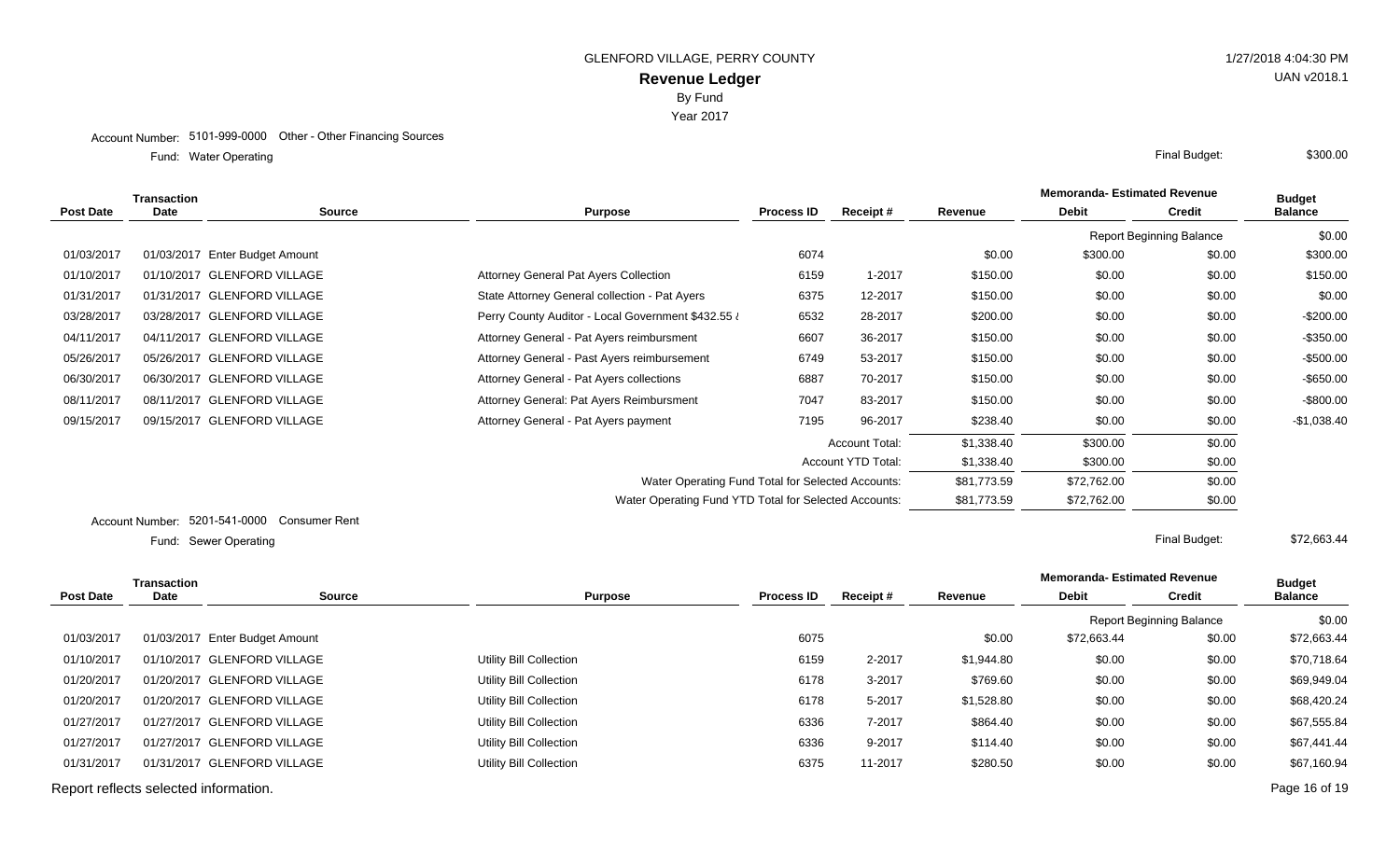Account Number: 5201-541-0000 Consumer Rent

|                  | <b>Transaction</b> |                             |                                           |                   |          |            | <b>Memoranda- Estimated Revenue</b> |               | <b>Budget</b>  |
|------------------|--------------------|-----------------------------|-------------------------------------------|-------------------|----------|------------|-------------------------------------|---------------|----------------|
| <b>Post Date</b> | <b>Date</b>        | <b>Source</b>               | <b>Purpose</b>                            | <b>Process ID</b> | Receipt# | Revenue    | <b>Debit</b>                        | <b>Credit</b> | <b>Balance</b> |
|                  |                    |                             |                                           |                   |          |            |                                     |               |                |
| 02/07/2017       |                    | 02/07/2017 GLENFORD VILLAGE | Utility Bill Collection                   | 6419              | 13-2017  | \$798.40   | \$0.00                              | \$0.00        | \$66,362.54    |
| 02/24/2017       |                    | 02/24/2017 GLENFORD VILLAGE | Utility Bill Collection                   | 6429              | 14-2017  | \$497.20   | \$0.00                              | \$0.00        | \$65,865.34    |
| 02/24/2017       |                    | 02/24/2017 GLENFORD VILLAGE | Utility Bill Collection                   | 6429              | 16-2017  | \$1,669.20 | \$0.00                              | \$0.00        | \$64,196.14    |
| 02/24/2017       |                    | 02/24/2017 GLENFORD VILLAGE | Utility Bill Collection                   | 6429              | 17-2017  | \$1,276.10 | \$0.00                              | \$0.00        | \$62,920.04    |
| 02/24/2017       |                    | 02/24/2017 GLENFORD VILLAGE | Utility Bill Collection                   | 6429              | 19-2017  | \$1,756.80 | \$0.00                              | \$0.00        | \$61,163.24    |
| 03/03/2017       |                    | 03/03/2017 GLENFORD VILLAGE | Utility Bill Collection                   | 6451              | 23-2017  | \$109.20   | \$0.00                              | \$0.00        | \$61,054.04    |
| 03/10/2017       |                    | 03/10/2017 GLENFORD VILLAGE | Utility Bill Collection                   | 6515              | 24-2017  | \$260.00   | \$0.00                              | \$0.00        | \$60,794.04    |
| 03/10/2017       |                    | 03/10/2017 GLENFORD VILLAGE | Utility Bill Collection                   | 6515              | 25-2017  | \$322.40   | \$0.00                              | \$0.00        | \$60,471.64    |
| 03/28/2017       |                    | 03/28/2017 GLENFORD VILLAGE | Utility Bill Collection                   | 6532              | 26-2017  | \$528.30   | \$0.00                              | \$0.00        | \$59,943.34    |
| 03/28/2017       |                    | 03/28/2017 GLENFORD VILLAGE | <b>Utility Bill Collections</b>           | 6532              | 27-2017  | \$1,310.40 | \$0.00                              | \$0.00        | \$58,632.94    |
| 03/28/2017       |                    | 03/28/2017 GLENFORD VILLAGE | Utility Bill Collection                   | 6532              | 29-2017  | \$2,049.20 | \$0.00                              | \$0.00        | \$56,583.74    |
| 03/28/2017       |                    | 03/28/2017 GLENFORD VILLAGE | Utility Bill Collection and Water Tap Fee | 6532              | 30-2017  | \$52.00    | \$0.00                              | \$0.00        | \$56,531.74    |
| 03/28/2017       |                    | 03/28/2017 GLENFORD VILLAGE | Utility Bill Collection                   | 6532              | 32-2017  | \$171.60   | \$0.00                              | \$0.00        | \$56,360.14    |
| 04/11/2017       |                    | 04/11/2017 GLENFORD VILLAGE | Utility Bill Collection                   | 6607              | 35-2017  | \$473.20   | \$0.00                              | \$0.00        | \$55,886.94    |
| 04/11/2017       |                    | 04/11/2017 GLENFORD VILLAGE | Utility Bill Collection                   | 6607              | 37-2017  | \$3,546.40 | \$0.00                              | \$0.00        | \$52,340.54    |
| 04/29/2017       |                    | 04/29/2017 GLENFORD VILLAGE | <b>Uitlity Bill Collection</b>            | 6652              | 39-2017  | \$1,565.20 | \$0.00                              | \$0.00        | \$50,775.34    |
| 04/29/2017       |                    | 04/29/2017 GLENFORD VILLAGE | Utility Bill Collection                   | 6652              | 41-2017  | \$1,092.00 | \$0.00                              | \$0.00        | \$49,683.34    |
| 04/29/2017       |                    | 04/29/2017 GLENFORD VILLAGE | Utility Bill Collection                   | 6652              | 42-2017  | \$562.06   | \$0.00                              | \$0.00        | \$49,121.28    |
| 05/09/2017       |                    | 05/09/2017 GLENFORD VILLAGE | Utility Bill Collection                   | 6708              | 45-2017  | \$107.20   | \$0.00                              | \$0.00        | \$49,014.08    |
| 05/09/2017       |                    | 05/09/2017 GLENFORD VILLAGE | Utility Bill Collection                   | 6708              | 48-2017  | \$582.40   | \$0.00                              | \$0.00        | \$48,431.68    |
| 05/26/2017       |                    | 05/26/2017 GLENFORD VILLAGE | Utility Bill Collection                   | 6749              | 49-2017  | \$1,034.80 | \$0.00                              | \$0.00        | \$47,396.88    |
| 05/26/2017       |                    | 05/26/2017 GLENFORD VILLAGE | Utility Bill Collection                   | 6749              | 52-2017  | \$2,934.00 | \$0.00                              | \$0.00        | \$44,462.88    |
| 05/26/2017       |                    | 05/26/2017 GLENFORD VILLAGE | <b>Utility Bill Collection</b>            | 6749              | 54-2017  | \$343.20   | \$0.00                              | \$0.00        | \$44,119.68    |
| 05/30/2017       |                    | 05/30/2017 GLENFORD VILLAGE | <b>Utility Bill Collections</b>           | 6759              | 58-2017  | \$364.00   | \$0.00                              | \$0.00        | \$43,755.68    |
| 06/16/2017       |                    | 06/16/2017 GLENFORD VILLAGE | Utility Bill Collection                   | 6867              | 60-2017  | \$517.20   | \$0.00                              | \$0.00        | \$43,238.48    |
|                  |                    |                             |                                           |                   |          |            |                                     |               |                |

Report reflects selected information. Page 17 of 19

UAN v2018.1

\$72,663.44

Year 2017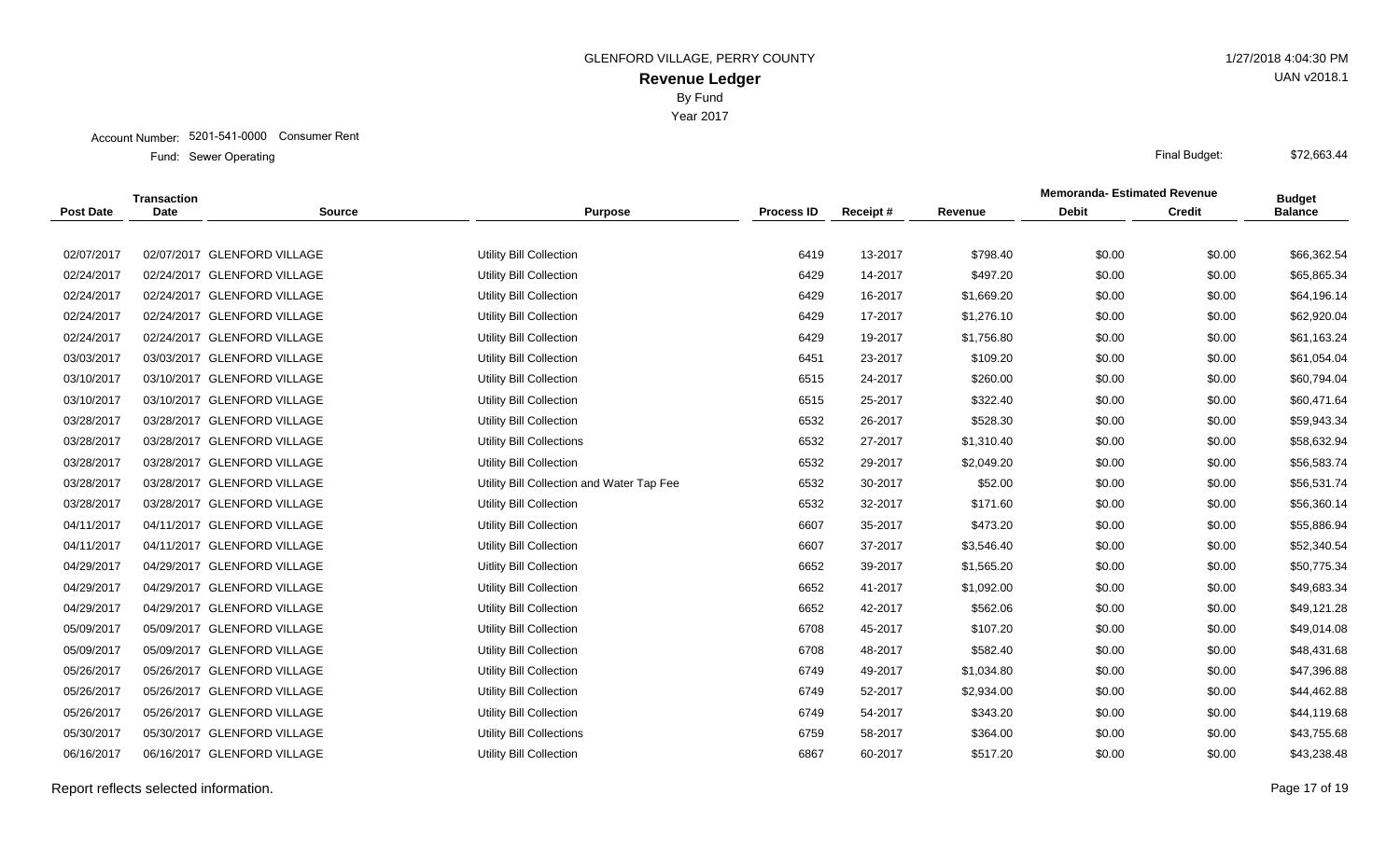Account Number: 5201-541-0000 Consumer Rent

Sewer Operating Final Budget: Fund: Sewer Operating

|                  | <b>Transaction</b> |                             |                                   |                   |          |            | <b>Memoranda-Estimated Revenue</b> |               | <b>Budget</b>  |
|------------------|--------------------|-----------------------------|-----------------------------------|-------------------|----------|------------|------------------------------------|---------------|----------------|
| <b>Post Date</b> | Date               | <b>Source</b>               | <b>Purpose</b>                    | <b>Process ID</b> | Receipt# | Revenue    | <b>Debit</b>                       | <b>Credit</b> | <b>Balance</b> |
|                  |                    |                             |                                   |                   |          |            |                                    |               |                |
| 06/16/2017       |                    | 06/16/2017 GLENFORD VILLAGE | Utility Bill Collection           | 6867              | 61-2017  | \$213.20   | \$0.00                             | \$0.00        | \$43,025.28    |
| 06/16/2017       |                    | 06/16/2017 GLENFORD VILLAGE | <b>Utility Bill Collection</b>    | 6867              | 63-2017  | \$821.60   | \$0.00                             | \$0.00        | \$42,203.68    |
| 06/16/2017       |                    | 06/16/2017 GLENFORD VILLAGE | <b>Utility Bill Collection</b>    | 6867              | 65-2017  | \$832.00   | \$0.00                             | \$0.00        | \$41,371.68    |
| 06/27/2017       |                    | 06/27/2017 GLENFORD VILLAGE | <b>Utility Bill Collection</b>    | 6883              | 66-2017  | \$1,080.80 | \$0.00                             | \$0.00        | \$40,290.88    |
| 06/27/2017       |                    | 06/27/2017 GLENFORD VILLAGE | <b>Utility Bill Collection</b>    | 6883              | 69-2017  | \$658.40   | \$0.00                             | \$0.00        | \$39,632.48    |
| 06/30/2017       |                    | 06/30/2017 GLENFORD VILLAGE | <b>Utility Bill Collection</b>    | 6887              | 71-2017  | \$373.33   | \$0.00                             | \$0.00        | \$39,259.15    |
| 07/21/2017       |                    | 07/21/2017 GLENFORD VILLAGE | <b>Utility Billing Collection</b> | 6984              | 72-2017  | \$1,112.80 | \$0.00                             | \$0.00        | \$38,146.35    |
| 07/21/2017       |                    | 07/21/2017 GLENFORD VILLAGE | <b>Utility Bill Collection</b>    | 6984              | 73-2017  | \$4,104.00 | \$0.00                             | \$0.00        | \$34,042.35    |
| 07/25/2017       |                    | 07/25/2017 GLENFORD VILLAGE | <b>Utility Bill Collection</b>    | 6988              | 75-2017  | \$166.40   | \$0.00                             | \$0.00        | \$33,875.95    |
| 07/28/2017       |                    | 07/28/2017 GLENFORD VILLAGE | Utility Bill Collection           | 6995              | 77-2017  | \$40.00    | \$0.00                             | \$0.00        | \$33,835.95    |
| 08/01/2017       |                    | 08/01/2017 GLENFORD VILLAGE | <b>Utility Bill Collection</b>    | 7038              | 80-2017  | \$442.00   | \$0.00                             | \$0.00        | \$33,393.95    |
| 08/04/2017       |                    | 08/04/2017 GLENFORD VILLAGE | <b>Utility Bill Collection</b>    | 7042              | 82-2017  | \$104.00   | \$0.00                             | \$0.00        | \$33,289.95    |
| 08/11/2017       |                    | 08/11/2017 GLENFORD VILLAGE | <b>Utility Bill Collection</b>    | 7047              | 84-2017  | \$2,792.40 | \$0.00                             | \$0.00        | \$30,497.55    |
| 08/11/2017       |                    | 08/11/2017 GLENFORD VILLAGE | <b>Utility Bill Collection</b>    | 7047              | 85-2017  | \$513.90   | \$0.00                             | \$0.00        | \$29,983.65    |
| 08/22/2017       |                    | 08/22/2017 GLENFORD VILLAGE | <b>Utility Bill Collection</b>    | 7056              | 88-2017  | \$1,959.60 | \$0.00                             | \$0.00        | \$28,024.05    |
| 08/25/2017       |                    | 08/29/2017 GLENFORD VILLAGE | <b>Utility Bill Collection</b>    | 7095              | 89-2017  | \$668.60   | \$0.00                             | \$0.00        | \$27,355.45    |
| 08/29/2017       |                    | 08/29/2017 GLENFORD VILLAGE | <b>Utility Bill Collection</b>    | 7095              | 90-2017  | \$171.60   | \$0.00                             | \$0.00        | \$27,183.85    |
| 09/12/2017       |                    | 09/12/2017 GLENFORD VILLAGE | Utiility Bill collections         | 7176              | 93-2017  | \$873.60   | \$0.00                             | \$0.00        | \$26,310.25    |
| 09/12/2017       |                    | 09/12/2017 GLENFORD VILLAGE | <b>Utility Bill Collection</b>    | 7176              | 95-2017  | \$208.00   | \$0.00                             | \$0.00        | \$26,102.25    |
| 09/15/2017       |                    | 09/15/2017 GLENFORD VILLAGE | <b>Utility Bill Collection</b>    | 7195              | 97-2017  | \$977.60   | \$0.00                             | \$0.00        | \$25,124.65    |
| 09/26/2017       |                    | 09/26/2017 GLENFORD VILLAGE | <b>Utility Bill Collection</b>    | 7212              | 99-2017  | \$3,587.65 | \$0.00                             | \$0.00        | \$21,537.00    |
| 09/26/2017       |                    | 09/26/2017 GLENFORD VILLAGE | <b>Utility Bill Collection</b>    | 7212              | 101-2017 | \$100.00   | \$0.00                             | \$0.00        | \$21,437.00    |
| 09/30/2017       |                    | 09/30/2017 GLENFORD VILLAGE | <b>Utility Bill Collection</b>    | 7228              | 102-2017 | \$369.20   | \$0.00                             | \$0.00        | \$21,067.80    |
| 10/13/2017       |                    | 10/13/2017 GLENFORD VILLAGE | <b>Utility Bill Collection</b>    | 7295              | 104-2017 | \$114.40   | \$0.00                             | \$0.00        | \$20,953.40    |
| 10/13/2017       |                    | 10/13/2017 GLENFORD VILLAGE | Utility Bill Collection           | 7295              | 106-2017 | \$1,170.00 | \$0.00                             | \$0.00        | \$19,783.40    |
|                  |                    |                             |                                   |                   |          |            |                                    |               |                |

Report reflects selected information. Page 18 of 19

UAN v2018.1

\$72,663.44

Year 2017